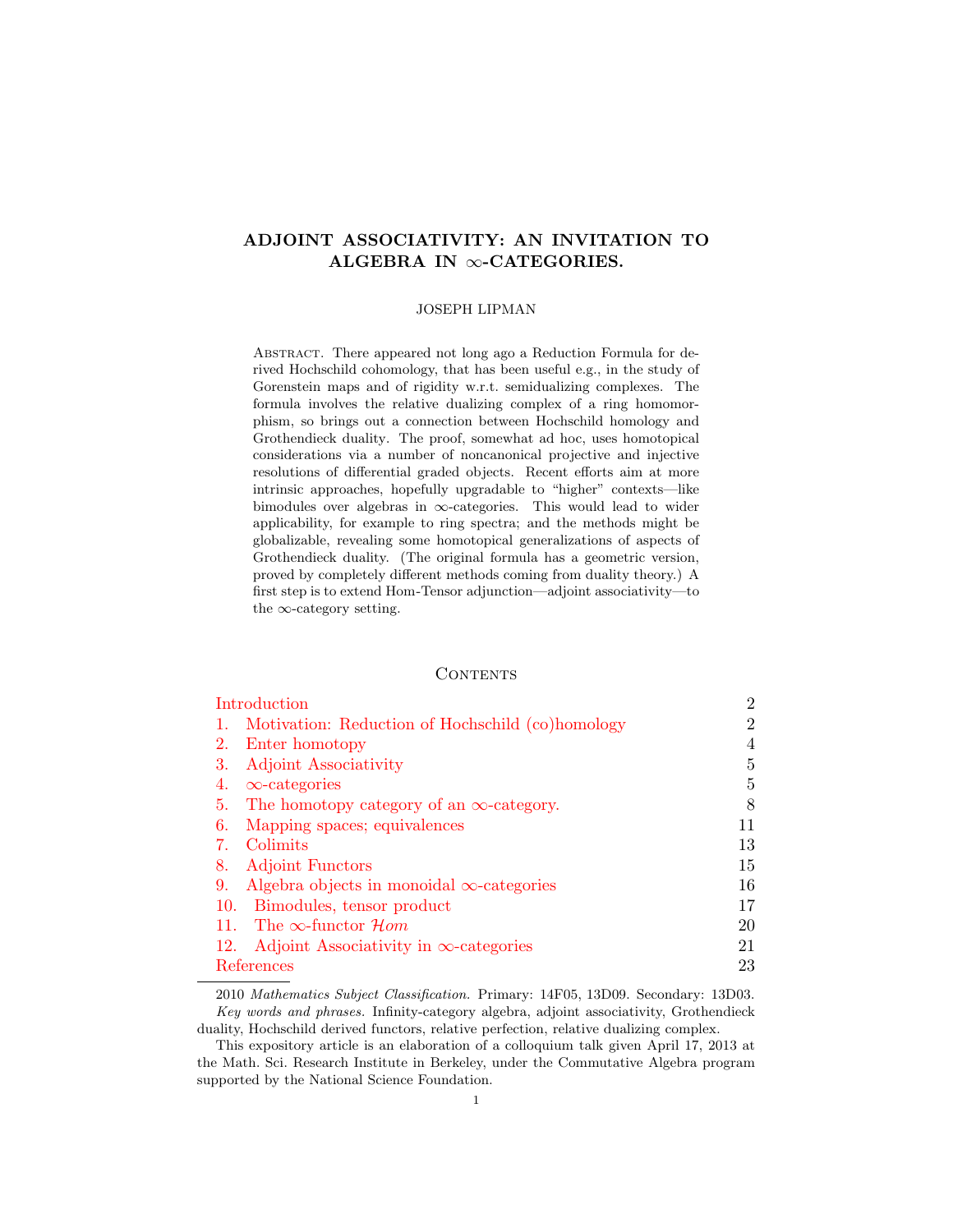## **INTRODUCTION**

<span id="page-1-6"></span><span id="page-1-0"></span>There are substantial overlaps between algebra and homotopy theory, making for mutual enrichment—better understanding of some topics, and wider applicability of results from both areas. In this vein, works of Quillen, Neeman, Avramov-Halperin, Schwede-Shipley, Dwyer-Iyengar-Greenlees, to mention just a few, come to mind. See also  $[G_r]$ . In recent years, homotopy theorists like May, Toën, Joyal, Lurie (again to mention just a few) have been developing a huge theory of *algebra in*  $\infty$ -categories, dubbed by Lurie "Higher Algebra", $\frac{1}{1}$  $\frac{1}{1}$  $\frac{1}{1}$  familiarity with which could be of significant benefit to (lower?) algebraists.

This little sales pitch will be illustrated here by one specific topic that arose algebraically, but can likely be illuminated by homotopical ideas.

1. MOTIVATION: REDUCTION OF HOCHSCHILD (CO)HOMOLOGY

<span id="page-1-1"></span>Let R be a noetherian commutative ring,  $\mathbf{D}(R)$  the derived category of the category of R-modules, and similarly for S. Let  $\sigma: R \to S$  be an essentiallyfinite-type flat homomorphism. Set  $S^e := S \otimes_R S$ . Let  $M, N \in \mathbf{D}(S)$ , with M  $\sigma$ -perfect, i.e., the cohomology modules  $H^{i}(M)$  are finitely generated over S, and the natural image of M in  $D(R)$  is isomorphic to a bounded complex of flat R-modules.

<span id="page-1-5"></span>**Theorem 1.1** (Reduction theorem, [\[AILN,](#page-22-2) Thms. 1 and 4.6]). There exists a complex  $D^{\sigma} \in \mathbf{D}(S)$  together with bifunctorial S-isomorphisms

<span id="page-1-3"></span>(1.1.1) RHom<sub>S</sub><sup>e</sup>(S, M  $\otimes_R^{\mathsf{L}} N$ )  $\xrightarrow{\sim}$  RHom<sub>S</sub>(RHom<sub>S</sub>(M, D<sup> $\sigma$ </sup>), N),

<span id="page-1-4"></span> $(S \otimes_{S^e}^{\mathsf{L}} \mathsf{R}\mathrm{Hom}_R(M,N) \longrightarrow \mathsf{R}\mathrm{Hom}_S(M,D^{\sigma}) \otimes_S^{\mathsf{L}} N.$ 

*Remarks* 1. "Reduction" refers to the reduction, via  $(1.1.1)$  and  $(1.1.2)$ , of constructions over  $S^e$  to constructions over S.

2. The homology S-modules of the sources of  $(1.1.1)$  and  $(1.1.2)$  are the Hochschild cohomology modules of  $\sigma$ , with coefficients in  $M \otimes_R^{\mathsf{L}} N$ , and the Hochschild homology modules of  $\sigma$ , with coefficients in  $R\text{Hom}_R(M, N)$ , respectively.

3. (Applications.) The isomorphism  $(1.1.1)$  is used to formulate a notion of rigidity with respect to a fixed semidualizing complex [\[AIL,](#page-22-3) §3], leading to a broad generalization of the work of Yekutieli and Zhang summarized in  $[Y]$ .

The special case  $M = N = S$  of [\(1.1.1\)](#page-1-3) plays a crucial role in the proofs of [\[AI,](#page-22-0) Theorems 3 and 4].

The special case  $M = N = S$  of  $(1.1.2)$  is used in a particularly simple expression for the fundamental class of  $\sigma$ , see [\[ILN,](#page-22-4) Thm. 4.2.4].

4. The complex  $D^{\sigma}$  is determined up to isomorphism by either  $(1.1.1)$ —which implies that  $D^{\sigma}$  corepresents the endofunctor RHom<sub>S<sup>e</sub></sup>(S, S  $\otimes_R$  –)</sub>

<span id="page-1-2"></span> $1$ Not to be confused with the contents of  $[HK]$ .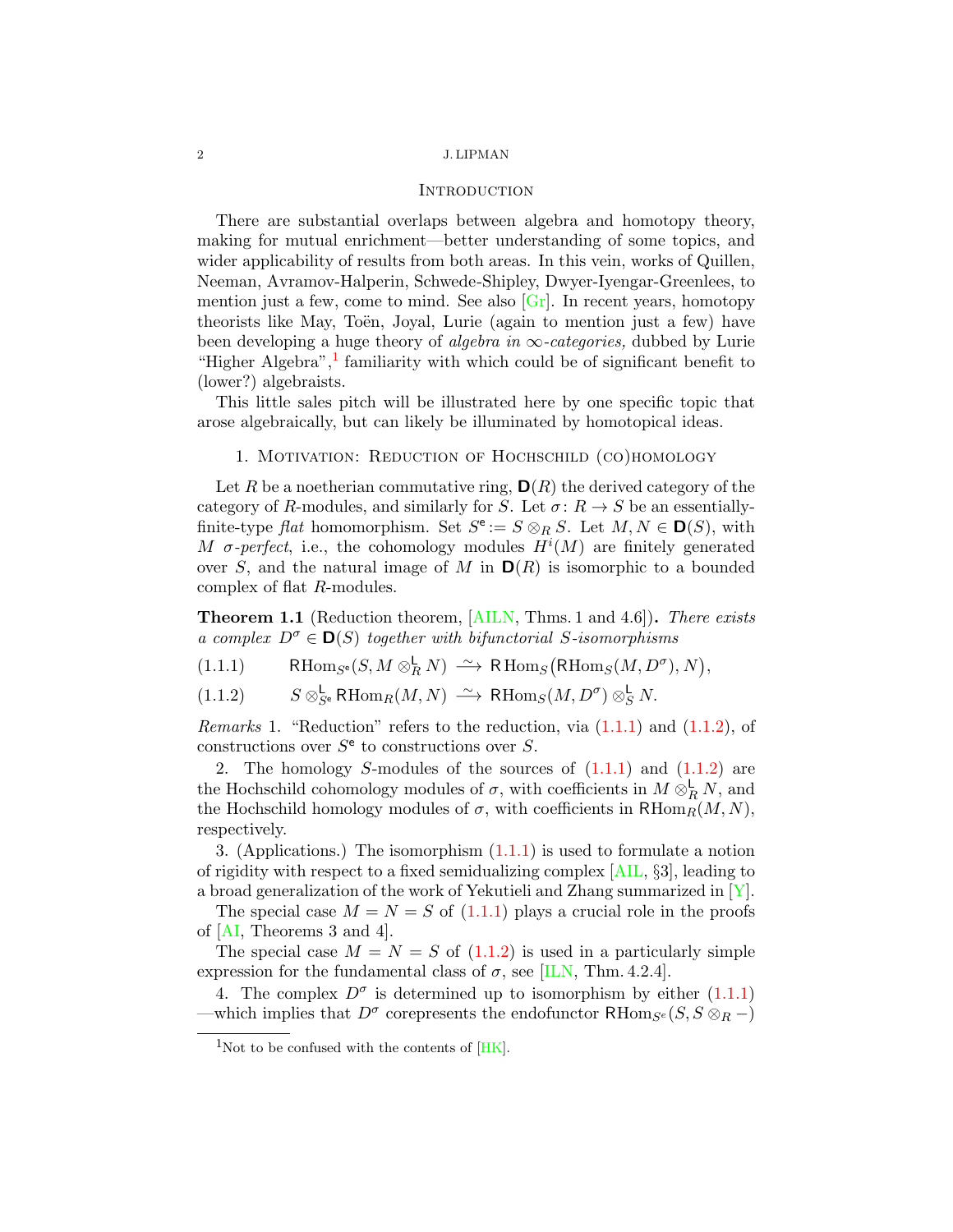<span id="page-2-0"></span>of  $\mathbf{D}(S)$ —or, more directly, by  $(1.1.2)$ —which yields an isomorphism

$$
S \otimes_{S^e}^{\mathsf{L}} \mathsf{RHom}_R(S, S) \xrightarrow{\sim} D^{\sigma}.
$$

In fact, if g is the map  $Spec(\sigma)$  from  $V := Spec(S)$  to  $W := Spec(R)$ , then

$$
D^{\sigma} \cong g^{!} \mathcal{O}_W,
$$

i.e.,  $D^{\sigma}$  is a relative dualizing complex for  $\sigma$  [\[AILN,](#page-22-2) Remark 6.2].

Thus we have a relation (one of several) between Hochschild homology and Grothendieck duality.

5. For example, if  $Spec(S)$  is connected and  $\sigma$  is formally smooth, so that, with I the kernel of the multiplication map  $S^e \to S$ , the relative differential module  $\Omega_{\sigma} := I/I^2$  is locally free of constant rank, say d, then

$$
D^{\sigma} \cong \Omega_{\sigma}^{d}[d] := (\wedge^{d} I/I^{2})[d] \cong \mathrm{Tor}_{d}^{S^{\mathbf{c}}}(S, S)[d].
$$

Using local resolutions of  $S$  by Koszul complexes of  $S<sup>e</sup>$ -regular sequences that generate I, one finds a chain of natural  $\mathbf{D}(S)$ -isomorphisms

RHom<sub>S<sup>e</sup></sub>
$$
(S, S<sup>e</sup>) \xrightarrow{\sim} (H<sup>d</sup>RHom<sub>S<sup>e</sup></sub>(S, S<sup>e</sup>))[-d]  
\n\xrightarrow{\sim} (H<sup>d</sup>RHom<sub>S<sup>e</sup></sub>(S, S<sup>e</sup>))[-d] \otimes_{S<sup>e</sup>} S  
\n\xrightarrow{\sim} (H<sup>d</sup>(RHom<sub>S<sup>e</sup></sub>(S, S<sup>e</sup>) \otimes_{S<sup>e</sup>}^L S))[-d]  
\n\xrightarrow{\sim} (H<sup>d</sup>(RHom<sub>S</sub>(S \otimes_{S<sup>e</sup> S, S)))[-d]  
\n\xrightarrow{\sim} Hom<sub>S</sub>(Tor<sub>d</sub><sup>S<sup>e</sup></sup>(S, S)[d], S)  
\n\xrightarrow{\sim} Hom<sub>S</sub>(D<sup>\sigma</sup>, S)  
\n\xrightarrow{\sim} RHom<sub>S</sub>(D<sup>\sigma</sup>, S).
$$

The composition  $\phi$  of this chain is [\(1.1.1\)](#page-1-3) with  $M = N = S$ . (It is essentially the same as the isomorphism  $H^d$ RHom<sub>S<sup>e</sub></sup>(S, S<sup>e</sup>)  $\longrightarrow$  Hom<sub>S</sub>( $\wedge$ <sup>d</sup>I/I<sup>2</sup>, S) given</sub> by the "fundamental local isomorphism" of  $[H, Chap. III, §7]$  $[H, Chap. III, §7]$ .)

As  $\sigma$  is formally smooth,  $\sigma$ -perfection of M is equivalent to M being a perfect  $S^e$ -complex; and S too is a perfect  $S^e$ -complex. It is then straightforward to obtain  $(1.1.1)$  by applying to  $\phi$  the functor

$$
-\otimes^{\mathsf{L}}_{S^{\mathsf{e}}}(M\otimes^{\mathsf{L}}_{R}N)=-\otimes^{\mathsf{L}}_{S}S\otimes^{\mathsf{L}}_{S^{\mathsf{e}}}(M\otimes^{\mathsf{L}}_{R}N)\cong-\otimes^{\mathsf{L}}_{S}(M\otimes^{\mathsf{L}}_{S}N).
$$

(Note that M and N may be assumed to be K-flat over  $S$ , hence over  $R$ .)

To prove  $(1.1.1)$  for arbitrary  $\sigma$  one uses a factorization

 $\sigma = (\text{surjection}) \circ (\text{formally smooth})$ 

to reduce to the preceding formally smooth case. For this reduction (which is the main difficulty in the proof), as well as a scheme-theoretic version of Theorem [1.1,](#page-1-5) see [\[AILN\]](#page-22-2) and [\[ILN,](#page-22-4) Theorem 4.1.8].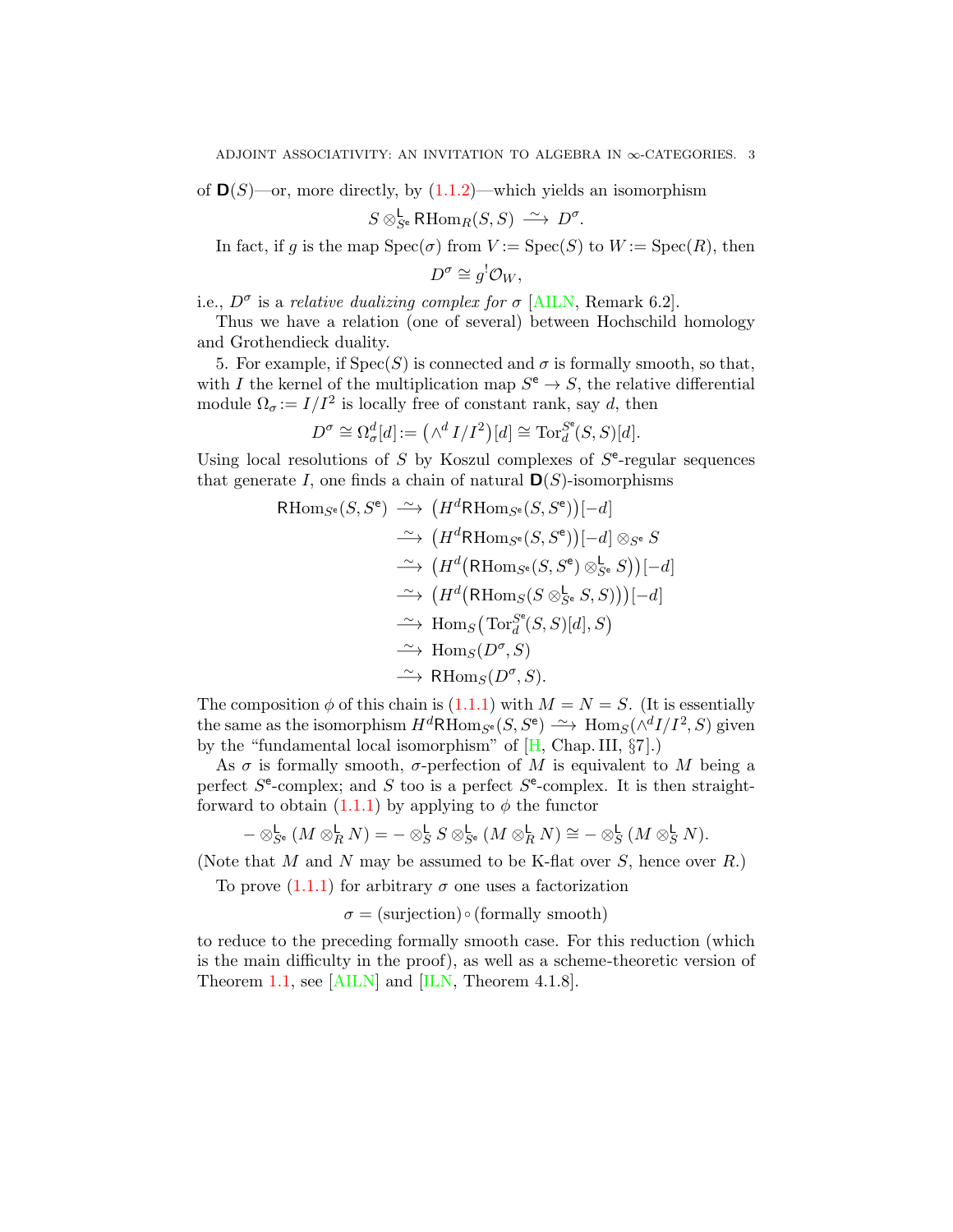## 2. ENTER HOMOTOPY

<span id="page-3-2"></span><span id="page-3-0"></span>So far no homotopical ideas have appeared. But they become necessary, via (graded-commutative) differential graded algebras (dgas), when the flatness assumption on  $\sigma$  is dropped. Then for Theorem [1.1](#page-1-5) to hold, one must first define  $S<sup>e</sup>$  to be a derived tensor product:

$$
S^{\mathsf{e}} := S \otimes_R^{\mathsf{L}} S := \overline{S} \otimes_R \overline{S},
$$

where  $\overline{S} \rightarrow S$  is a homomorphism of dg R-algebras that induces homology isomorphisms, with  $\overline{S}$  flat over R. Such "flat dg algebra resolutions" of the R-algebra S exist; and any two are "dominated" by a third. (This is well-known; for more details, see [\[AILN,](#page-22-2)  $\S2$ ,  $\S3$ ].) Thus  $S^e$  is not an R-algebra, but rather a class of quasi-isomorphic dg R-algebras.

By using suitable "semiprojective" dg  $\overline{S}$ -resolutions of the complexes M and N, one can make sense of the statements

$$
M \otimes_R^{\mathsf{L}} N \in \mathsf{D}(S^{\mathsf{e}}), \qquad \mathsf{R}\mathrm{Hom}_R(M, N) \in \mathsf{D}(S^{\mathsf{e}});
$$

and then, following Quillen, Mac Lane and Shukla, define complexes

 $\mathsf{R}\mathrm{Hom}_{S^{\mathsf{e}}}(S, M \otimes_R^{\mathsf{L}} N), \qquad S \otimes_{S^{\mathsf{e}}}^{\mathsf{L}} \mathsf{R}\mathrm{Hom}_R(M, N)$ 

whose homology modules are the *derived Hochschild cohomology* resp. the derived Hochschild homology modules of  $\sigma$ , with coefficients in  $M \otimes_R^{\mathsf{L}} N$ and  $RHom_R(M, N)$ , respectively. These complexes depend on a number of choices of resolution, so they are defined only up to a coherent family of isomorphisms, indexed by the choices. This is analogous to what happens when one works with derived categories of modules over a ring.

In [\[AILN\]](#page-22-2), the reduction of Theorem [1.1](#page-1-5) to the formally smooth case is done by the manipulation of a number of noncanonical dg resolutions, both semiprojective and semiinjective. Such an argument tends to obscure the conceptual structure. Furthermore, in section 6 of that paper a geometric version of Theorem [1.1](#page-1-5) is proved by completely different methods associated with Grothendieck duality theory—but only for flat maps. A globalized theory of derived Hochschild (co)homology for analytic spaces or noetherian schemes of characteristic zero is given, e.g., in  $[BF]$ ; but there is as yet no extension of Theorem [1.1](#page-1-5) to nonflat maps of such spaces or schemes.

The theory of algebra in  $\infty$ -categories, and its globalization "derived algebra geometry," encompass all of the above situations, $^2$  $^2$  and numerous others, for instance "structured spectra" from homotopy theory. The (unrealized) underlying goal toward which this lecture is a first step is to prove a version of Theorem [1.1—](#page-1-5)without flatness hypotheses—that is meaningful in this general context. The hope is that such a proof could unify the local and global versions in [\[AILN\]](#page-22-2), leading to better understanding and wider applicability; and perhaps most importantly, to new insights into, and generalizations of, Grothendieck duality.

<span id="page-3-1"></span><sup>&</sup>lt;sup>2</sup>to some extent, at least: see e.g.,  $\frac{|\text{Sh2}|}{\text{Sh2}}$ . But see also [10.3](#page-17-0) and [12.3](#page-20-1) below.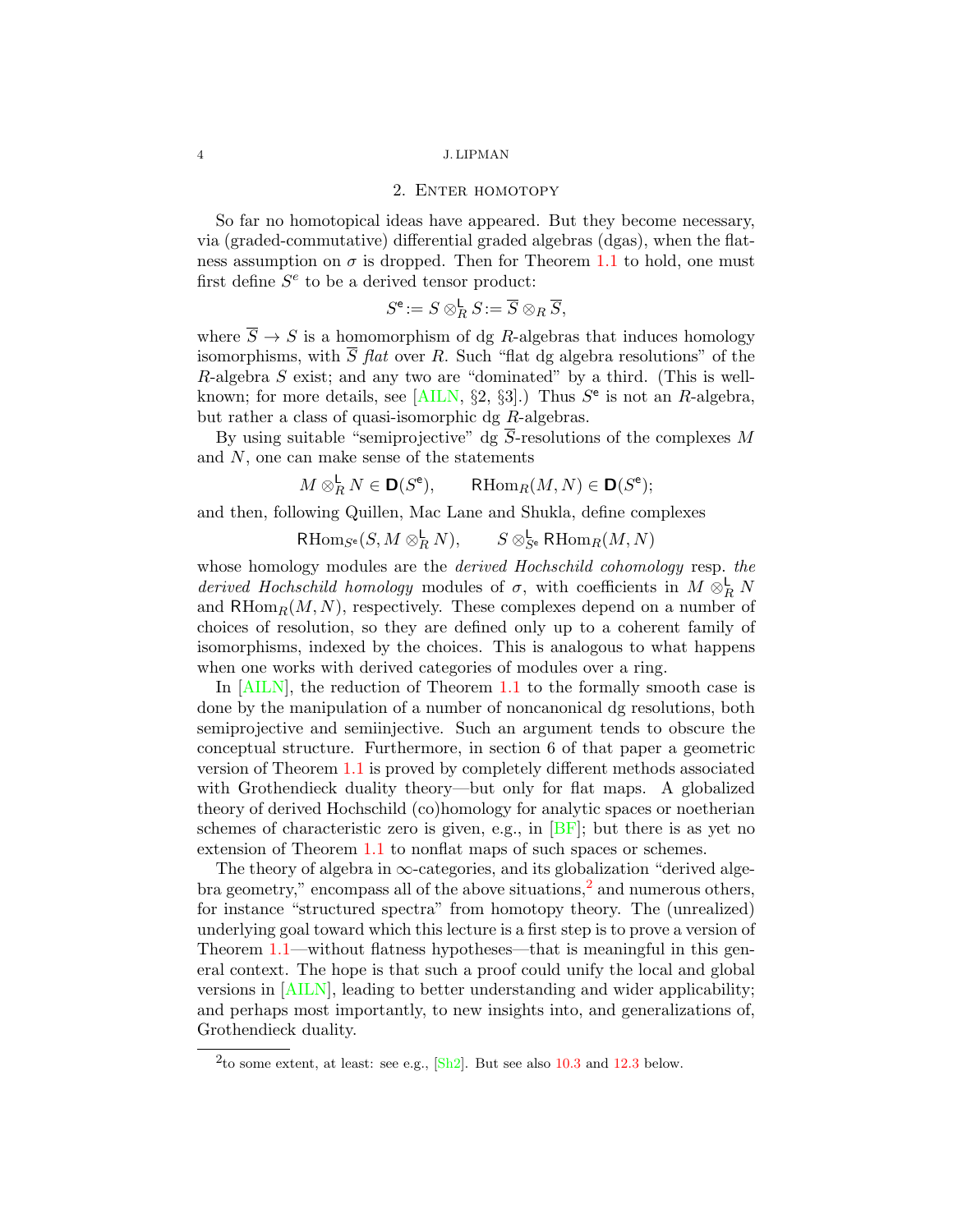# 3. ADJOINT ASSOCIATIVITY

<span id="page-4-4"></span><span id="page-4-0"></span>To begin with, such an upgraded version of Theorem [1.1](#page-1-5) must involve some generalization of  $\otimes$  and Hom; and any proof will most probably involve the basic relation between these functors, namely adjoint associativity.

For any two rings (not necessarily commutative)  $R$ ,  $S$ , let  $R \# S$  be the abelian category of  $R-S$  bimodules ( $R$  acting on the left and  $S$  on the right).

The classical version of adjoint associativity (cf.  $[M, VI, (8.7)])$  $[M, VI, (8.7)])$  asserts that for rings A, B, C, D, and  $x \in A \# B$ ,  $y \in B \# C$ ,  $z \in D \# C$ , there exists in  $D#A$  a functorial isomorphism

<span id="page-4-2"></span>(3.1) 
$$
a(x, y, z)
$$
: Hom<sub>C</sub> $(x \otimes_B y, z) \xrightarrow{\sim}$  Hom<sub>B</sub> $(x, \text{Hom}_C(y, z))$ 

such that for any fixed  $x$  and  $y$ , the corresponding isomorphism between the left adjoints of the target and source of a is the associativity isomorphism

$$
-\otimes_A (x\otimes_B y) \stackrel{\sim}{\longleftarrow} (-\otimes_A x)\otimes_B y.
$$

As hinted at above, to get an analogous statement for *derived categories*, where one needs flat resolutions to define (derived) tensor products, one has to work in the dg world; and that suggests going all the way to  $\infty$ -categories.

The remainder of this article will be an attempt to throw some light on how  $(3.1)$  can be formulated and proved in the  $\infty$ -context. There will be no possibility of getting into details, for which however liberal references will be given to the massive works  $\lceil \text{Lu1} \rceil$  and  $\lceil \text{Lu2} \rceil$  (downloadable from Lurie's home page www.math.harvard.edu/~lurie/), for those who might be prompted to explore the subject matter more thoroughly.<sup>[3](#page-4-3)</sup>

# 4.  $\infty$ -CATEGORIES

<span id="page-4-1"></span>It's time to say what an  $\infty$ -category is.

An ordinary small category  $\mathcal C$  is, to begin with, a diagram

$$
A_1 \xrightarrow{\begin{array}{c} d_1 \\ \hline \hline & s_0 \end{array}} A_0
$$

where  $A_1$  is the set of arrows in C,  $A_0$  is the set of objects,  $s_0$  takes an object to its identity map, and  $d_0$  (resp.  $d_1$ ) takes an arrow to its target

<span id="page-4-3"></span> $3$ The page numbers in the references to [\[Lu2\]](#page-22-10) refer to the preprint dated August, 2012.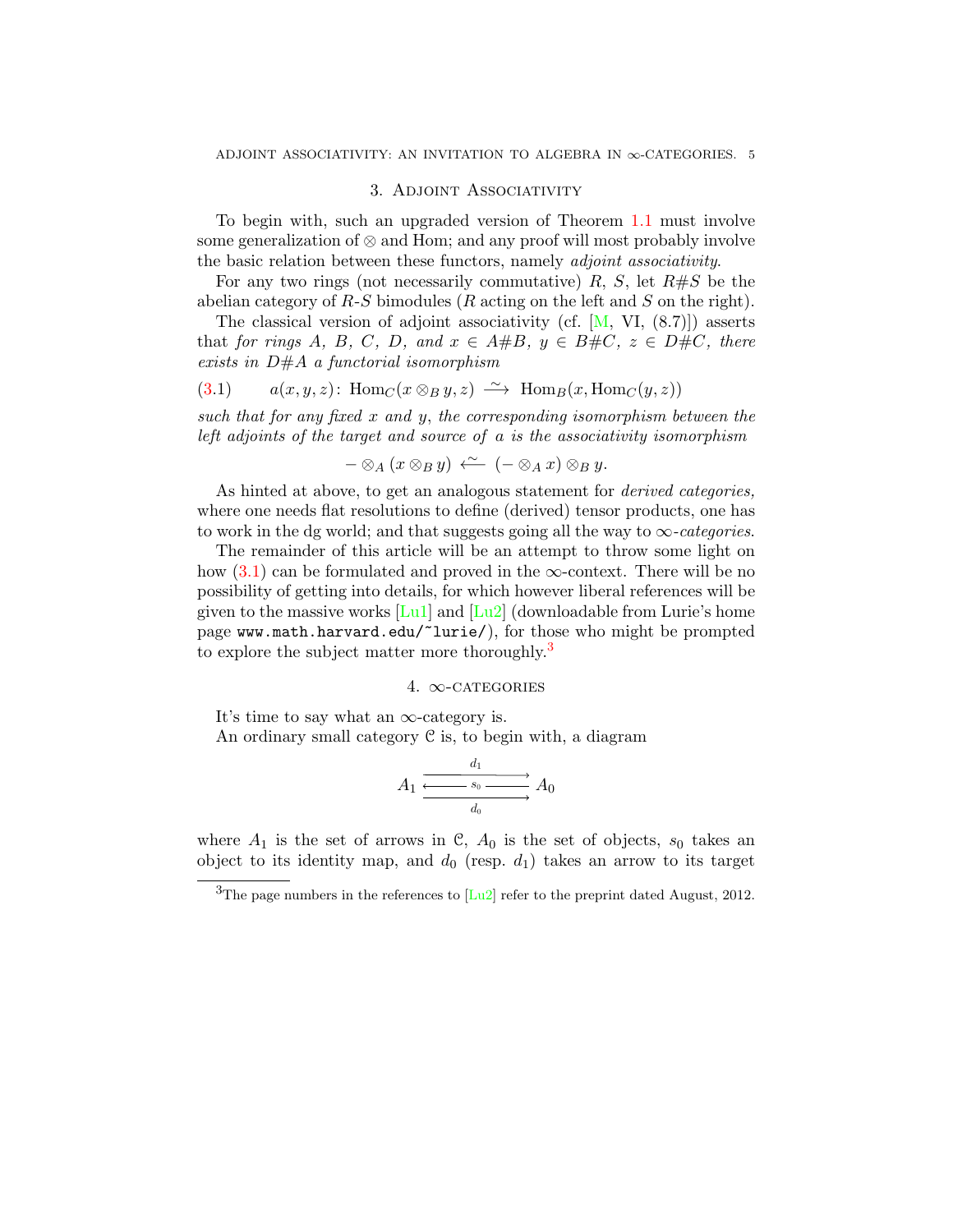<span id="page-5-0"></span>(resp. source). We can extend this picture by introducing sequences of composable arrows:



The first picture represents a sequence of two composable arrows, whose composition is represented by the dashed arrow; and the second picture represents a sequence of three composable arrows, with dotted arrows representing compositions of two or three of these. The pictures suggest calling a sequence of n composable arrows an  $n\text{-}simplex$ . (A 0-simplex is simply an object in C.) The set of *n*-simplices is denoted  $A_n$ .

There are four *face maps*  $d_i: A_3 \to A_2$   $(0 \le i \le 3)$ , taking a sequence  $\gamma \circ \beta \circ \alpha$  to the respective sequences  $\gamma \circ \beta$ ,  $\gamma \circ (\beta \alpha)$ ,  $(\gamma \beta) \circ \alpha$  and  $\beta \circ \alpha$ . There are three *degeneracy maps*  $s_j: A_2 \to A_3$   $(0 \leq j \leq 2)$  taking a sequence  $\beta \circ \alpha$  to the respective "degenerate" (that is, containing an identity map) sequences  $\beta \circ \alpha \circ id$ ,  $\beta \circ id \circ \alpha$  and  $id \circ \beta \circ \alpha$ .

Likewise, for any  $n > 0$  there are face maps  $d_i: A_n \to A_{n-1}$   $(0 \le i \le n)$ and degeneracy maps  $s_j: A_{n-1} \to A_n$   $(0 \leq j \leq n)$ ; and these maps satisfy the standard identities that define a *simplicial set* (see e.g.,  $[GJ, p.4, (1.3)]$  $[GJ, p.4, (1.3)]$ ).

The simplicial set  $N(\mathcal{C})$  just defined is called the *nerve of*  $\mathcal{C}$ .

Example. For any  $n \geq 0$ , the totally ordered set of integers

$$
0<1<2<\cdots
$$

can be viewed as a category (as can any ordered set). The nerve of this category is the *standard n-simplex*, denoted  $\Delta^n$ . Its m-simplices identify with the nondecreasing maps from the integer interval  $[0, m]$  to  $[0, n]$ . In particular, there is a unique nondegenerate *n*-simplex  $\iota_n$ , namely the identity map of  $[1, n]$ .

The collection of all the nondegenerate simplices of  $\Delta^n$ , and their face maps, can be visualized by means of the usual picture of a geometric  $n$ simplex and its subsimplices. (For  $n = 2$  or 3, see the above pictures, with all dashed arrows made solid.)

The horn  $\Lambda_i^n \subset \Delta^n$  is the simplicial subset whose m-simplices  $(m \geq 0)$ are the nondecreasing maps  $s: [0, m] \to [0, n]$  with image not containing the set  $([0, n] \setminus \{i\})$ . For example, there are *n* nondegenerate  $(n-1)$ -simplices namely  $d_j \iota_n$   $(0 \leq j \leq n, j \neq i)$ .

Visually, the nondegenerate simplices of  $\Lambda^n_i \subset \Delta^n$  are those subsimplices of a geometric *n*-simplex other than the *n*-simplex itself and its  $i$ -th face.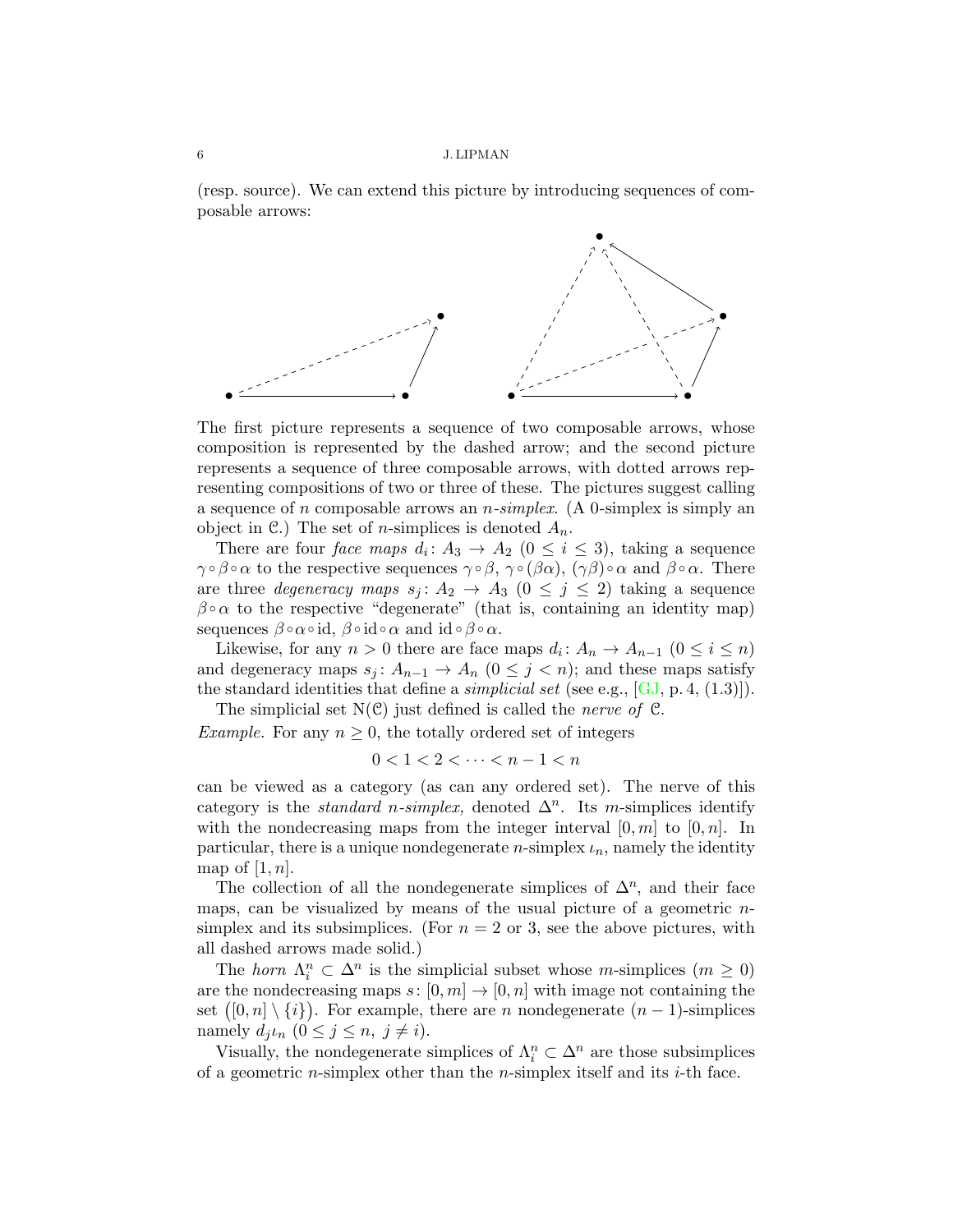<span id="page-6-4"></span>Small categories are the objects of a category Cat whose morphisms are functors; and simplicial sets form a category  $\text{Set}_{\Delta}$  whose morphisms are simplicial maps, that is, maps taking m-simplices to m-simplices (for all  $m \geq 0$  and commuting with all the face and degeneracy maps. The above map  $C \rightarrow N(C)$  extends in an obvious way to a *nerve functor*  $Cat \rightarrow Set_{\Delta}$ .

<span id="page-6-1"></span>**Proposition 4.1.** ([\[Lu1,](#page-22-9) p.9, 1.1.2.2].) The nerve functor  $\mathcal{C}at \to \mathcal{S}et_{\Delta}$  is a fully faithful embedding. Its essential image is the full subcategory of  $Set_{\Delta}$ spanned by the simplicial sets  $K$  with the following property:

(\*) For all  $n > 0$  and  $0 < i < n$ , every simplicial map  $\Lambda_i^n \to K$  extends uniquely to a simplicial map  $\Delta^n \to K$ .

Remarks. By associating to each simplicial map  $\Delta^n \to K$  the image of the nondegenerate *n*-simplex  $\iota_n$ , one gets a bijective correspondence between such maps and *n*-simplices of  $K$ . (See, e.g., [\[GJ,](#page-22-11) p. 6].)

By associating to each simplicial map  $\Lambda_i^n \to K$  the image of the sequence  $(d_j \iota_n)_{0 \leq j \leq n, j \neq i}$ , one gets a bijective correspondence between such maps and sequences  $(y_j)_{0\leq j\leq n, j\neq i}$  of  $(n-1)$ -simplices of K such that  $d_jy_k = d_{k-1}y_j$ if  $j < k$  and  $j, k \neq i$ . (See [\[GJ,](#page-22-11) p. 10, Corollary 3.2].)

Thus (\*) means that for all  $n > 0$  and  $0 < i < n$ , if  $\lambda$  is the map from the set of n-simplices of K to the set of such sequences  $(y_i)$  that takes an *n*-simplex y to the sequence  $(d_jy)_{0 \leq j \leq n, j \neq i}$ , then  $\lambda$  is bijective.

<span id="page-6-0"></span>**Definition 4.2.** An  $\infty$ -category is a simplicial set K such that for all  $n > 0$ and  $0 < i < n$ , every simplicial map  $\Lambda_i^n \to K$  extends to a simplicial map  $\Delta^n \to K$ . Equivalently, it is a K for which the preceding map  $\lambda$  is surjective. A functor from one  $\infty$ -category to another is a map of simplicial sets.

Thus  $\infty$ -categories and their functors form a full subcategory of  $Set_{\Delta}$ , one that itself has a full subcategory canonically isomorphic to Cat.

<span id="page-6-3"></span>**Example 4.2.1.** To any dg category  $C$  (one whose arrows between two fixed objects are complexes of abelian groups, composition being bilinear) one can assign the *dg-nerve* N<sub>dg</sub>(C), an  $\infty$ -category whose construction is more complicated than that of the nerve  $N(\mathcal{C})$  because the dg structure has to be taken into account. (For details, see  $[Lu2, \S1.3.1]$  $[Lu2, \S1.3.1]$ .)

For instance, the complexes in an abelian category  $A$  can be made into a dg category  $\mathcal{C}_{dg}(\mathcal{A})$  by defining  $Hom(E, F)$  for any complexes E and F to be the complex of abelian groups that is  $Hom(E, F[n])$  in degree n, with the usual differential. When  $A$  is a Grothendieck abelian category, we will see below (Example [5.3\)](#page-8-0) how one extracts from the  $\infty$ -category  $N_{\rm dg}(\mathcal{C}_{\rm dg}(\mathcal{A}))$ the usual derived category  $\mathsf{D}(\mathcal{A})$ .

<span id="page-6-2"></span>Example 4.2.2. To any topological category C—that is, one where the Hom sets are topological spaces and composition is continuous—one can assign a *topological nerve*  $N_{top}(\mathcal{C})$ , again more complicated than the usual nerve  $N(\mathcal{C})$  [\[Lu1,](#page-22-9) p. 22, 1.1.5.5].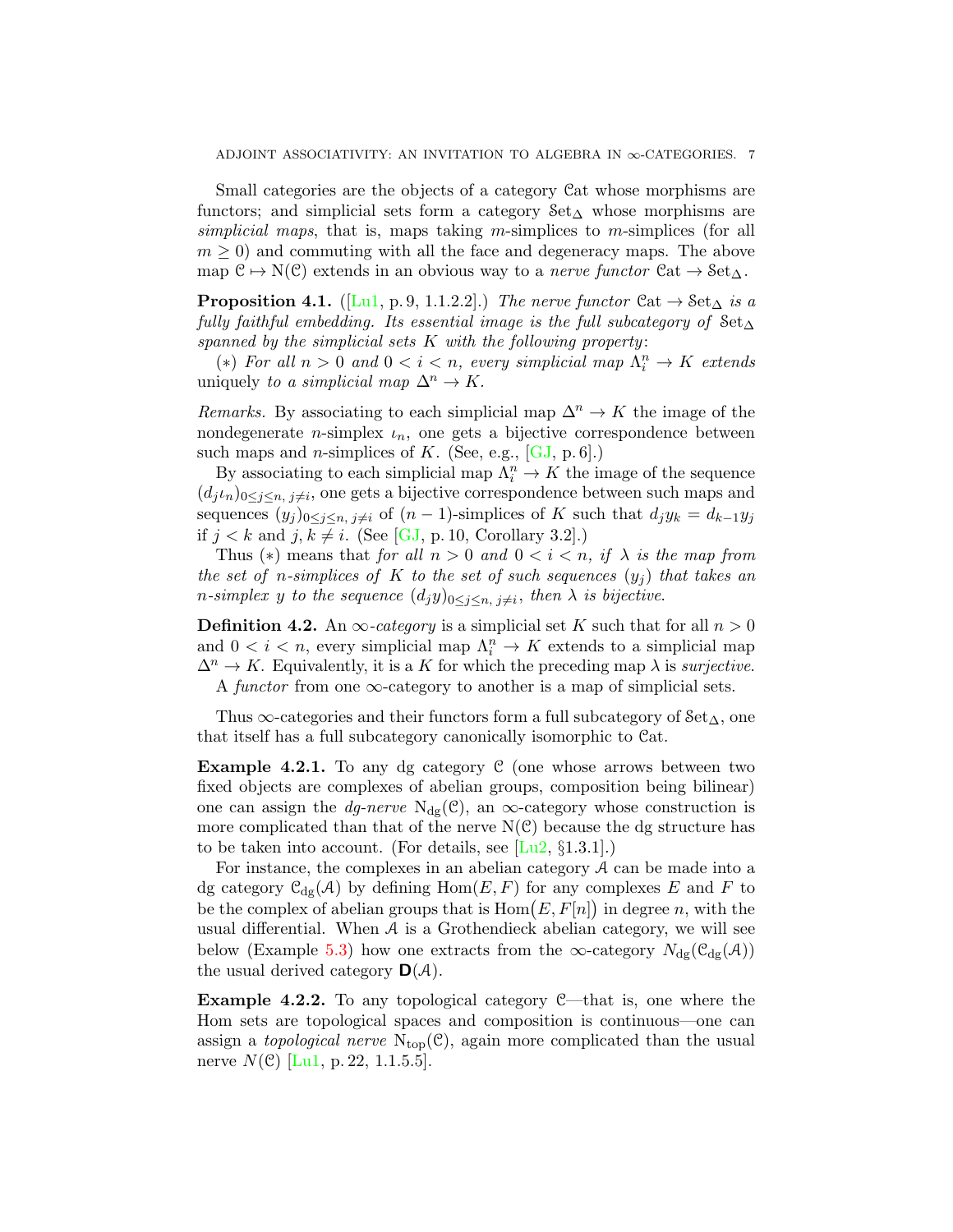CW-complexes are the objects of a topological category CW. The topological nerve  $S := N_{top}(\mathcal{CW})$  is an  $\infty$ -category, the  $\infty$ -category of spaces. (See [\[Lu1,](#page-22-9) p. 24, 1.1.5.12; p. 52, 1.2.16.3].) Its role in the theory of  $\infty$ -categories is analogous to the role of the category of sets in ordinary category theory.

<span id="page-7-1"></span>Example 4.2.3. Kan complexes are simplicial sets such that the defining condition of  $\infty$ -categories holds for all  $i \in [0, n]$ . Examples are the singular complex of a topological space (a simplicial set that encodes the homotopy theory of the space), the nerve of a groupoid ( $=$  category in which all maps are isomorphisms), and *simplicial abelian groups*. (See  $[GJ, \S I.3]$  $[GJ, \S I.3]$ .)

Kan complexes span a full subcategory of the category of  $\infty$ -categories, the inclusion having a right adjoint  $[L_1, p. 36, 1.2.5.3]$ . The *simplicial nerve* of this subcategory  $[L_1, p. 22, 1.1.5.5]$  provides another model for the  $\infty$ -category of spaces [\[Lu1,](#page-22-9) p. 51, 1.2.16].

Most of the basic notions from category theory can be extended to  $\infty$ categories. Several examples will be given as we proceed. A first attempt at such an extension would be to express a property of categories in terms of their nerves, and then to see if this formulation makes sense for arbitrary  $\infty$ categories. (This will not always be done explicitly; but as  $\infty$ -category notions are introduced, the reader might check that when restricted to nerves, these notions reduce to the corresponding classical ones.)

**Example 4.2.4.** An *object* in an  $\infty$ -category is a 0-simplex. A map f in an  $\infty$ -category is a 1-simplex. The *source* (resp. target) of f is the object  $d_1f$  (resp.  $d_0f$ ). The *identity map*  $id_x$  of an object x is the map  $s_0x$ , whose source and target are both  $x$ .

Some history and motivation related to  $\infty$ -categories can be gleaned, e.g., starting from <http://ncatlab.org/nlab/show/quasi-category>.

The notion of  $\infty$ -category as a generalization of that of category grew out of the study of operations in the homotopy category of topological spaces, for instance the composition of paths. Indeed, as will emerge, the basic effect of removing unicity from condition  $(*)$  above to get to  $\infty$ -categories (Definition [4.2\)](#page-6-0) is to replace *equality* of maps in categories with a *homotopy* relation, with all that entails.

Topics of foundational importance in homotopy theory, such as model categories, or spectra and their products, are closely related to, or can be treated via,  $\infty$ -categories [\[Lu1,](#page-22-9) p. 803], [\[Lu2,](#page-22-10) §1.4, §6.3.2]. Our concern here will mainly be with relations to algebra.

# 5. THE HOMOTOPY CATEGORY OF AN  $\infty$ -CATEGORY.

<span id="page-7-0"></span>**5.1.** The nerve functor of Proposition [4.1](#page-6-1) has a left adjoint  $h: \text{Set}_{\Delta} \to \text{Cat}$ , the *homotopy functor*, see  $[L_1, p. 28, 1.2.3.1]$ .

If the simplicial set C is an  $\infty$ -category, the homotopy category  $hC$  can be constructed as follows. For maps f and g in C, write  $f \sim g$  (and say

<span id="page-7-2"></span>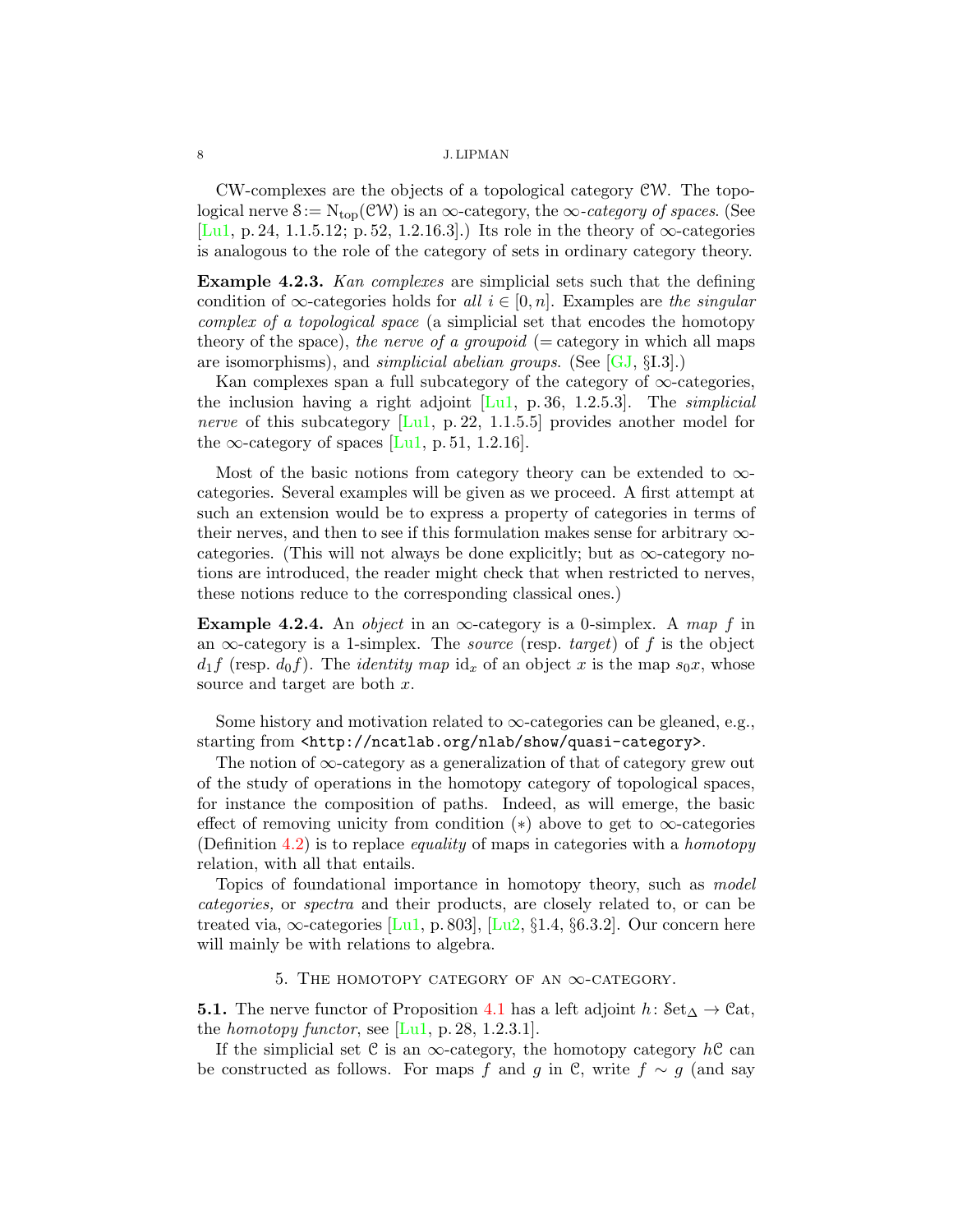<span id="page-8-3"></span>that "f is homotopic to g") if there is a 2-simplex  $\sigma$  in C such that  $d_2\sigma = f$ ,  $d_1\sigma = g$  and  $d_0\sigma = id_{d_0g} = id_{d_0f}$ :



(This can be intuited as the skeleton of a deformation of  $f$  to  $g$  through a "continuous family" of maps with fixed source and target.) Using the defining property of  $\infty$ -categories, one shows that this homotopy relation is an equivalence relation. Denoting the class of  $f$  by  $f$ , one defines the composition  $\bar{f}_2 \circ \bar{f}_1$  to be  $\bar{h}$  for any h such that there exists a 2-simplex



One shows that this composition operation is well-defined, and associative. There results a category whose objects are those of C, and whose maps are the homotopy equivalence classes of maps in C, with composition as just described. (For details, see [\[Lu1,](#page-22-9) §1.2.3].) This is the homotopy category  $hC$ .

<span id="page-8-2"></span>**Example 5.2.** Let S be the  $\infty$ -category of spaces (Example [4.2.2\)](#page-6-2). Its homotopy category  $\mathcal{H}:=$  hS is called the *homotopy category of spaces*. The objects of H are CW-complexes, and the maps are homotopy-equivalence classes of continuous maps. (See [\[Lu1,](#page-22-9) p. 16].)

<span id="page-8-0"></span>Example 5.3 (extending Example [4.2.1\)](#page-6-3). In the category of complexes in a Grothendieck abelian category  $A$ , the (injectively) *fibrant* objects are those complexes I such that for any A-diagram of complexes  $X \xleftarrow{s} Y \xrightarrow{f} I$  with s both a (degreewise) monomorphism and a quasi-isomorphism, there exists  $g: X \to I$  such that  $gs = f$ . (See [\[Lu2,](#page-22-10) p. 93, 1.3.5.3].)

The  $K$ -injective (aka q-injective) objects are those  $I$  such that for any diagram of complexes  $X \xleftarrow{s} Y \xrightarrow{f} I$  with s a quasi-isomorphism, there exists  $q: X \to I$  such that qs is homotopic to f.

(Recall that, following Spaltenstein, right-derived functors are defined via K-injective resolutions.)

<span id="page-8-1"></span>**Lemma 5.3.1.** An A-complex I is K-injective if and only if I is homotopyequivalent to a fibrant complex.

*Proof.* Fix a fibrant Q. By  $[Lu2, p. 97, 1.3.5.11]$  $[Lu2, p. 97, 1.3.5.11]$ , if the complex M is exact then so is the complex Hom<sup>•</sup>( $M, Q$ ); and so by [\[L,](#page-22-12) 2.3.8(iv) and (2.3.8.1)], Q is q-injective, whence so is any complex homotopy-equivalent to Q.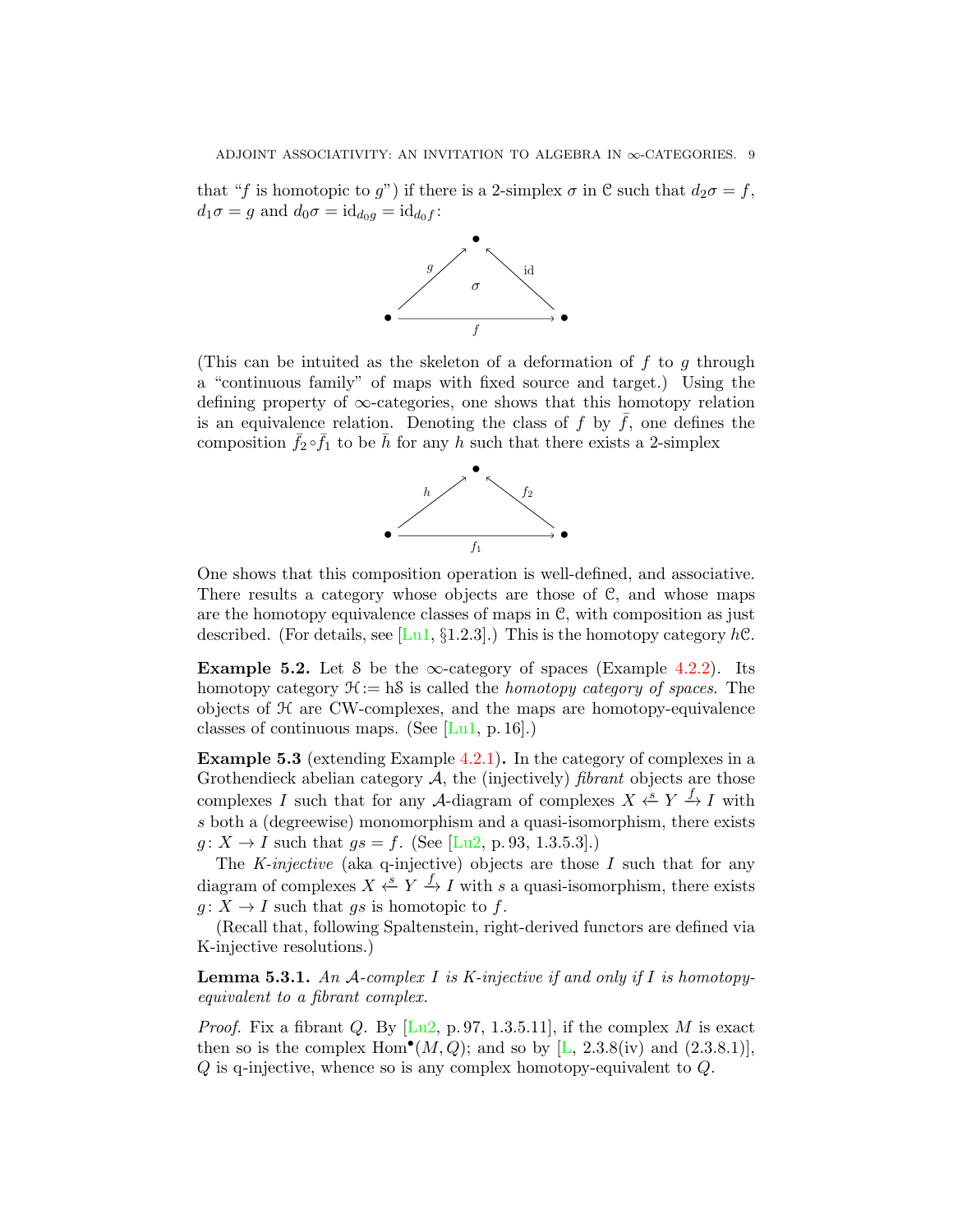If I is q-injective, then factoring  $I \rightarrow 0$  as fibration∘ (trivial cofibration)  $([Lu2, p. 93, 1.3.5.3])$  $([Lu2, p. 93, 1.3.5.3])$  $([Lu2, p. 93, 1.3.5.3])$  one gets a monomorphic quasi-isomorphism  $j: I \rightarrow Q$ with Q fibrant, hence q-injective; so j is a homotopy equivalence  $[L, 2.3.2.2]$  $[L, 2.3.2.2]$ . Ò

Remarks. 1. If the complex Q is bounded below and injective in each degree, then Q is fibrant, hence q-injective, see  $[Lu2, p. 96, 1.3.5.6]$  $[Lu2, p. 96, 1.3.5.6]$ .

2. Any split short exact sequence, extended infinitely both ways by zeros, is a complex homotopically equivalent to the fibrant complex 0, but not necessarily itself fibrant, since fibrant complexes are termwise injective, see again [\[Lu2,](#page-22-10) p. 96, 1.3.5.6].

**5.3.2.** For any additive category A, two maps in the dg-nerve  $N_{\text{dg}}(\text{Ch}(\mathcal{A}))$ are homotopic iff they are so as chain maps, see  $[Lu2, p.64, 1.3.1.8]$  $[Lu2, p.64, 1.3.1.8]$ . Thus the homotopy category  $hN_{dg}(Ch(\mathcal{A}))$  is just the category with objects the A-complexes and arrows the homotopy-equivalence classes of chain maps.

Similarly, when A is a Grothendieck abelian category and  $\text{Ch}(\mathcal{A})^0$  is the full subcategory of  $Ch(\mathcal{A})$  spanned by the fibrant complexes, the homotopycategory of the derived  $\infty$ -category  $\mathcal{D}(\mathcal{A}) := N_{dg}(Ch(\mathcal{A})^0)$  [\[Lu2,](#page-22-10) p. 96,1.3.5.8] is the quotient of  $\text{Ch}(\mathcal{A})^0$  by the homotopy relation on chain maps, and thus is equivalent to the similar category whose objects are the fibrant compexes, which by [5.3.1](#page-8-1) is equivalent to the usual derived category  $\mathbf{D}(\mathcal{A})$ .

In summary:  $h\mathcal{D}(\mathcal{A})$  is equivalent to  $\mathbf{D}(\mathcal{A})$ .

(A more general result for any dg category is in  $[Lu2, p. 64, 1.3.1.11]$  $[Lu2, p. 64, 1.3.1.11]$ .)

**5.4.** The homotopy category of a *stable*  $\infty$ -category is triangulated. (See In-troduction to [\[Lu2,](#page-22-10) §1.1].) For instance, the  $\infty$ -category  $\mathcal{D}(\mathcal{A})$  (just above) is stable  $[Lu2, p. 96, 1.3.5.9]$  $[Lu2, p. 96, 1.3.5.9]$ . So is the  $\infty$ -category of *spectra*—whose homotopy category underlies stable homotopy theory [\[Lu2,](#page-22-10) p. 16, 1.1.1.11].

<span id="page-9-0"></span>**Example 5.5.** A localization  $\mathcal{D} \to \mathcal{D}_V$  of an ordinary category  $\mathcal{D}$  w.r.t a set  $V$  of maps in  $D$  is an initial object in the category of functors with source  $D$  that take the maps in  $V$  to isomorphisms.

A localization  $\mathcal{C} \to \mathcal{C}[W^{-1}]$  of an  $\infty$ -category  $\mathcal{C}$  w.r.t a set W of maps (i.e., 1-simplices) in C is similarly universal up to homotopy for those  $\infty$ -functors out of  $\mathcal C$  that take the maps in  $W$  to equivalences. (For more precision, see [\[Lu2,](#page-22-10) p. 83, 1.3.4.1].) Such a localization exists, and is determined uniquely up to equivalence by  $\mathcal C$  and  $W$  [\[Lu2,](#page-22-10) p. 83, 1.3.4.2].

For functors of the form  $C \to N(D)$  with D an ordinary category, the words "up to homotopy" in the preceding paragraph can be omitted. (This follows from the precise definition of localization, because in  $\infty$ -categories of the form  $Fun(\mathcal{C}, \mathcal{N}(\mathcal{D}))$ —see §[8.2—](#page-14-1)the only equivalences are identity maps.)

So composition with the localization map (see  $(12.4.1)$ ) gives a natural bijection from the set of  $\infty$ -functors  $\mathcal{C}[W^{-1}] \to N(\mathcal{D})$  to the set of those  $\infty$ functors  $C \to N(D)$  that take the maps in W to equivalences, that is, from the set of functors h( $\mathcal{C}[W^{-1}]$ )  $\to \mathcal{D}$  to the set of those functors h $\mathcal{C} \to \mathcal{D}$ 

<span id="page-9-1"></span>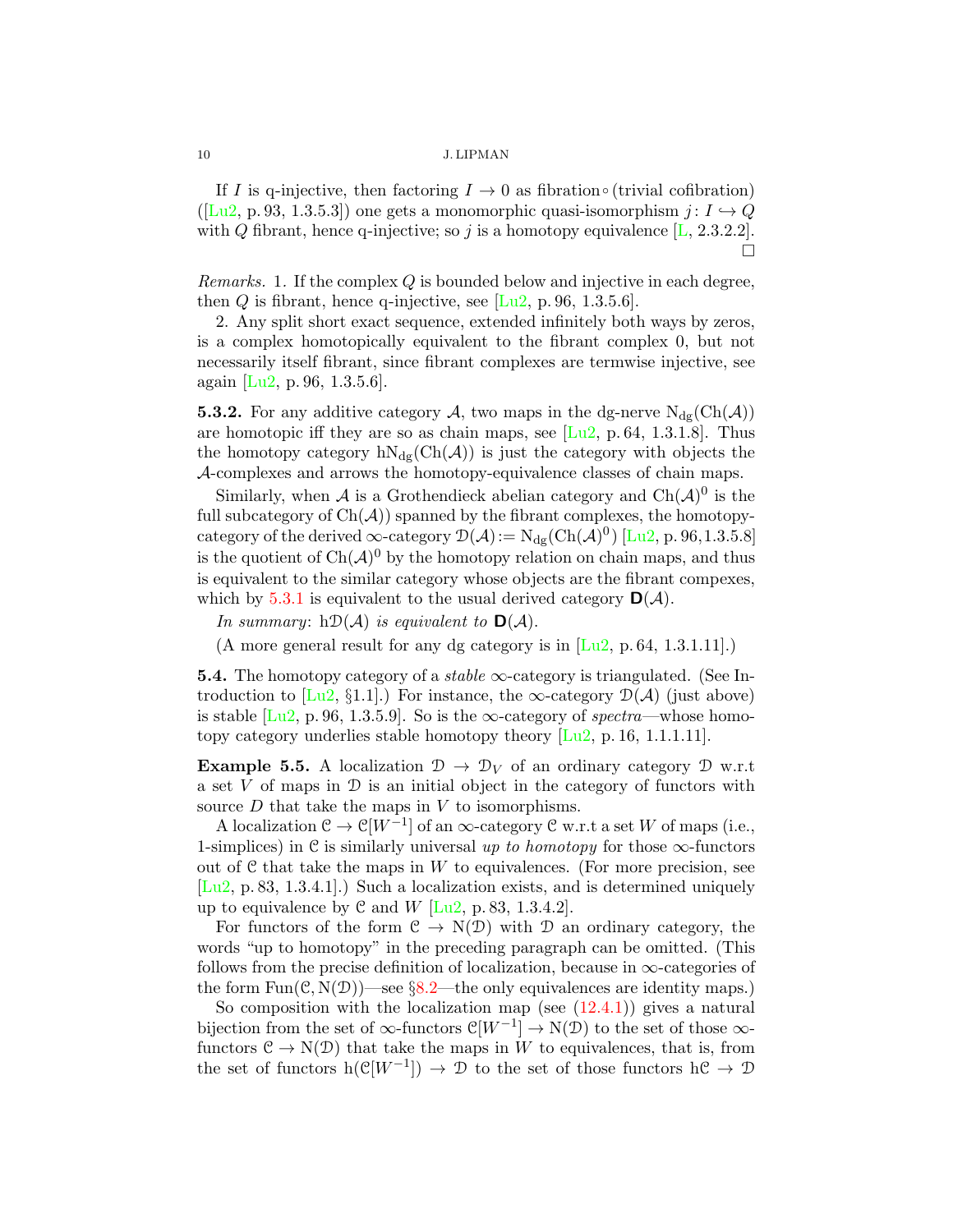<span id="page-10-3"></span>that take the maps in the image  $\bar{W}$  of W to isomorphisms. Hence there is a natural isomorphism

<span id="page-10-1"></span>(5.5.1) 
$$
h(\mathcal{C}[W^{-1}]) \longrightarrow (h\mathcal{C})_{\bar{W}}
$$

giving commutativity of the homotopy functor with localization.

For instance, to every *model category*  $\bf{A}$  one can associate naturally an "underlying  $\infty$ -category"  $\mathbf{A}_{\infty}$ . Under mild assumptions,  $\mathbf{A}_{\infty}$  can be taken to be the localization  $(N(A))[W^{-1}]$ , with W the set of weak equivalences in **A**. Without these assumptions, one can just replace  $A$  by its full subcategory spanned by the cofibrant objects, see  $[Lu2, p. 89, 1.3.4.16]$  $[Lu2, p. 89, 1.3.4.16]$ .

Equation [\(5.5.1\)](#page-10-1), with  $\mathcal{C} = N(\mathbf{A})$ , shows that the homotopy category  $h\mathbf{A}_{\infty}$ is canonically isomorphic to  $\mathbf{A}_{\bar{W}}$ , the classical homotopy category of  $\mathbf{A}$  [\[GJ,](#page-22-11) p. 75, Theorem 1.11].

Example [5.3,](#page-8-0) with A the category of right modules over a fixed ring  $R$ , is essentially the case where  $\bf{A}$  is the category of complexes in  $\bf{A}$ , with "injective" model structure as in [\[Lu1,](#page-22-9) p. 93, 1.3.5.3]. Indeed,  $\mathbf{A}_{\infty}$  can be identified with  $\mathcal{D}(\mathcal{A})$  [\[Lu2,](#page-22-10) p. 98, 1.3.5.15], and the classical homotopy category of  $\bf{A}$ , obtained by inverting weak equivalences ( = quasi-isomorphisms), with  $\mathbf{D}(\mathcal{A})$ .

**Example 5.6.** Let  $D$  be a dg category. For any two objects  $x, y \in D$  replace the mapping complex  $\text{Map}_{\mathcal{D}}(x, y)$  by the simplicial abelian group associated by the Dold-Kan correspondence to the truncated complex  $\tau_{\leq 0}$  Map<sub>D</sub> $(x, y)$ , to produce a simplicial category  $\mathcal{D}_{\Delta}$ . (See [\[Lu2,](#page-22-10) p. 65, 1.3.1.13], except that indexing here is cohomological rather than homological.)

For example, with notation as in [5.3,](#page-8-0)  $\mathsf{D}(\mathcal{A})$  is also the homotopy category of the simplicial nerve of the simplicial category thus associated to  $\text{Ch}(\mathcal{A})^0$  $[Lu2, p. 66, 1.3.1.17]$  $[Lu2, p. 66, 1.3.1.17]$ .

For the category A of abelian groups, and  $\mathcal{D} := \text{Ch}(\mathcal{A})^0$ , [\[Lu2,](#page-22-10) p. 47, Remark 1.2.3.14] (in light of  $[Lu2, p.46, 1.2.3.13]$  $[Lu2, p.46, 1.2.3.13]$ ) points to an agreeable interpretation of the homotopy groups of the Kan complex  $\operatorname{Map}_{\mathcal{D}_{\Delta}}(x, y)$  with base point 0 (or of its geometric realization, see [\[GJ,](#page-22-11) bottom, p. 60]):

$$
\pi_n(\mathrm{Map}_{\mathcal{D}_\Delta}(x,y)) \cong \mathrm{H}^{-n}\mathrm{Map}_{\mathcal{D}}(x,y) =: \mathrm{Ext}^{-n}(x,y) \qquad (n \ge 0).
$$

<span id="page-10-0"></span>(See also [\[Lu2,](#page-22-10) p. 32, 1.2.1.13] and [\[Lu2,](#page-22-10) p. 29, §1.2, 2nd paragraph].)

## 6. Mapping spaces; equivalences

<span id="page-10-2"></span>**6.1.** An important feature of  $\infty$ -categories is that any two objects determine not just the set of maps from one to the other, but also a topological mapping space. In fact, with  $\mathcal H$  as in [5.2,](#page-8-2) the homotopy category hC of an ∞-category C can be upgraded to an H-enriched category, as follows:

For any objects x and y in C, one considers not only maps with source x and target y, but all "arcs" of n-simplexes  $(n \geq 0)$  that go from the trivial n-simplex  $\Delta^n \to \Delta^0 \stackrel{x}{\to} \mathfrak{C}$  to the trivial n-simplex  $\Delta^n \to \Delta^0 \stackrel{y}{\to} \mathfrak{C}$ —more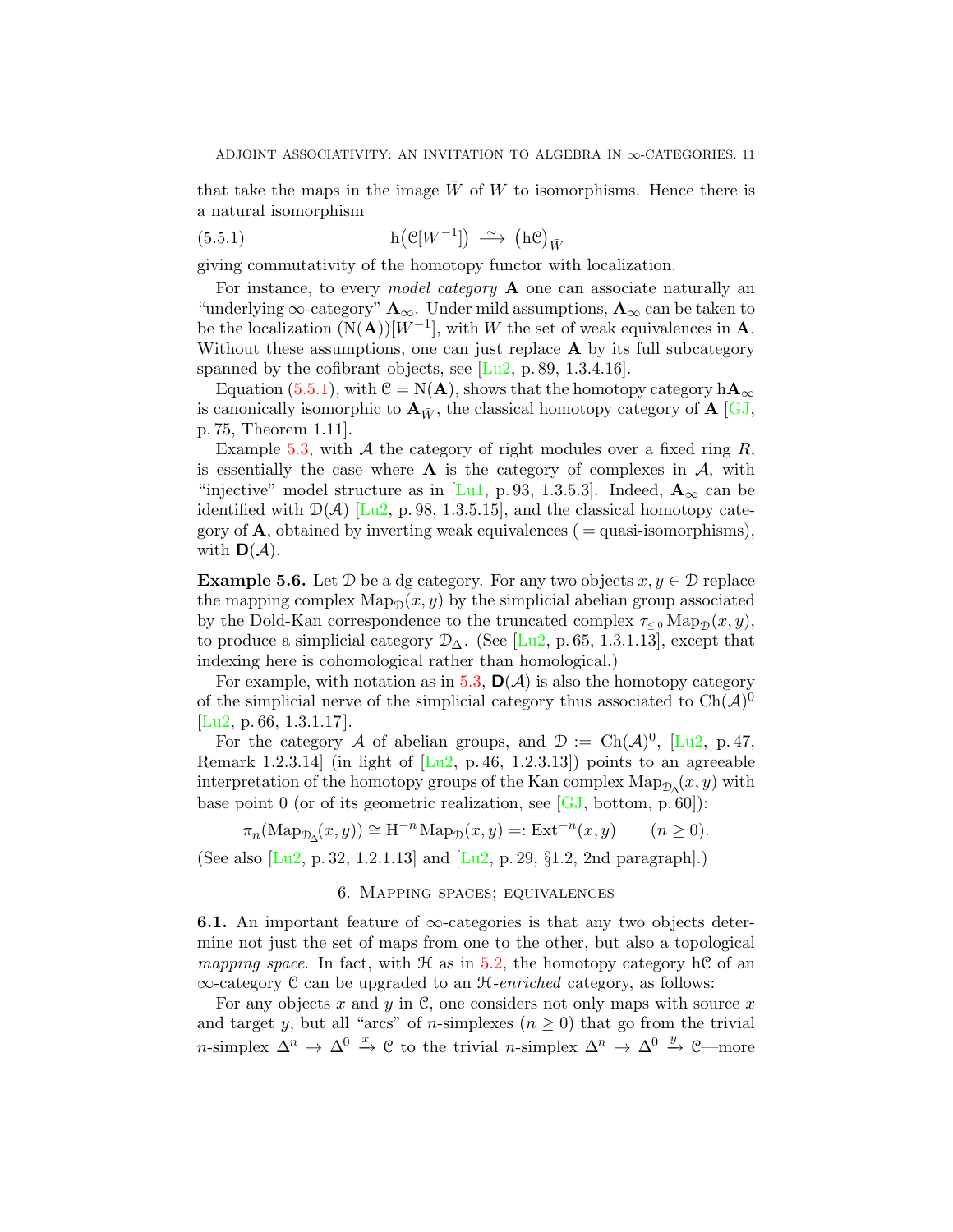<span id="page-11-1"></span>precisely, maps  $\theta: \Delta^1 \times \Delta^n \to \mathcal{C}$  such that the compositions

$$
\Delta^n = \Delta^0 \times \Delta^n \xrightarrow{j \times \mathrm{id}} \Delta^1 \times \Delta^n \xrightarrow{\theta} \mathcal{C} \qquad (j = 0, 1)
$$

are the unique *n*-simplices in the constant simplicial sets  $\{x\}$  and  $\{y\}$  respectively. Such  $\theta$  are the *n*-simplices of a Kan subcomplex  $M_{x,y}$  of the "function complex" **Hom**( $\Delta^1$ ,  $\mathcal{C}$ ) [\[GJ,](#page-22-11) §I.5]. The mapping space  $\text{Map}_{\mathcal{C}}(x, y)$ is the geometric realization of  $M_{x,y}$ . It is a CW-complex [\[GJ,](#page-22-11) §I.2]. For objects  $x, y, z \in \mathcal{C}$ , there is in  $\mathcal H$  a composition map

$$
Map_{\mathcal{C}}(y, z) \times Map_{\mathcal{C}}(x, y) \longrightarrow Map_{\mathcal{C}}(x, z),
$$

that, unfortunately, is not readily describable (see  $[L_{\text{u}}]$ , pp. 27–28, 1.2.2.4, 1.2.2.5]); and this composition satisfies associativity.

The unenriched homotopy category is the underlying ordinary category, obtained by replacing each  $\text{Map}_{\mathcal{C}}(x, y)$  by the set  $\pi_0 \text{Map}_{\mathcal{C}}(x, y)$  of its connected components.

<span id="page-11-0"></span>**Example 6.2.** When  $C = N(C)$  for an ordinary category C, the preceding discussion is pointless: the spaces  $\text{Map}_{\mathcal{C}}(x, y)$  are isomorphic in  $\mathcal{H}$  to discrete topological spaces (see, e.g.,  $[L_1, p. 22, 1.1.5.8; p. 25, 1.1.5.13]$ ), so that the  $H$ -enhancement of  $hN(C)$  is trivial; and one checks that the counit map is an isomorphism of ordinary categories hN(C)  $\longrightarrow$  C.

More generally—and much deeper, for any topological category D and any simplicial category  $C$  that is *fibrant*—that is, all its mapping complexes are Kan complexes, one has natural H-enriched isomorphisms

$$
hN_{top}(\mathcal{D}) \xrightarrow{\sim} h\mathcal{D}
$$
 resp.  $hN_{\Delta}(\mathcal{C}) \xrightarrow{\sim} h\mathcal{C}$ 

where  $N_{top}(\mathcal{D})$  is the topological nerve of  $\mathcal{D}$  (an  $\infty$ -category [\[Lu1,](#page-22-9) p. 24, 1.1.5.12) and  $N_{\Delta}(\mathcal{C})$  is the simplicial nerve of  $\mathcal{C}$  (an  $\infty$ -category [\[Lu1,](#page-22-9) p. 23, 1.1.5.10]), where the topological homotopy category h $\mathcal D$  is obtained from  $\mathcal D$ by replacing each topological space  $\text{Map}_{\mathcal{D}}(x, y)$  by a weakly homotopically equivalent CW complex considered as an object of  $\mathcal{H}$  [\[Lu1,](#page-22-9) p. 16, 1.1.3.4], and the simplicial homotopy category  $h\mathcal{C}$  is obtained from  $\mathcal{C}$  by replacing each simplicial set  $\text{Map}_{\mathcal{C}}(x, y)$  by its geometric realization considered as an object of  $\mathcal H$  (see [\[Lu1,](#page-22-9) p. 19]). Using the description of the homotopy category of a simplicial set given in  $[L_1, p. 25, 1.1.5.14]$ , one finds that the first isomorphism is essentially  $[Lu1, p. 25, 1.1.5.13]$  $[Lu1, p. 25, 1.1.5.13]$ ; and likewise, the second is essentially  $[Lu1, p. 72, 2.2.0.1]$  $[Lu1, p. 72, 2.2.0.1]$ .

**6.3.** A functor  $F: \mathcal{C}_1 \to \mathcal{C}_2$  between two  $\infty$ -categories induces a functor hF:  $hC_1 \rightarrow hC_2$  of H-enriched categories: the functor hF has the same effect on objects as  $F$  does, and there is a natural family of  $H$ -maps

 $hF_{x,y}$ :  $\text{Map}_{\mathcal{C}_1}(x,y) \to \text{Map}_{\mathcal{C}_2}(Fx, Fy)$  (*x, y* objects in  $\mathcal{C}_1$ )

that respects composition (for whose existence see  $[L_{u1}, p. 25, 1.1.5.14,$  and p. 27, 1.2.2.4].)

The functor F is called a *categorical equivalence* if for all x and y,  $hF_{x,y}$  is a homotopy equivalence ( = isomorphism in  $\mathcal{H}$ ), and for every object  $z \in \mathcal{C}_2$ ,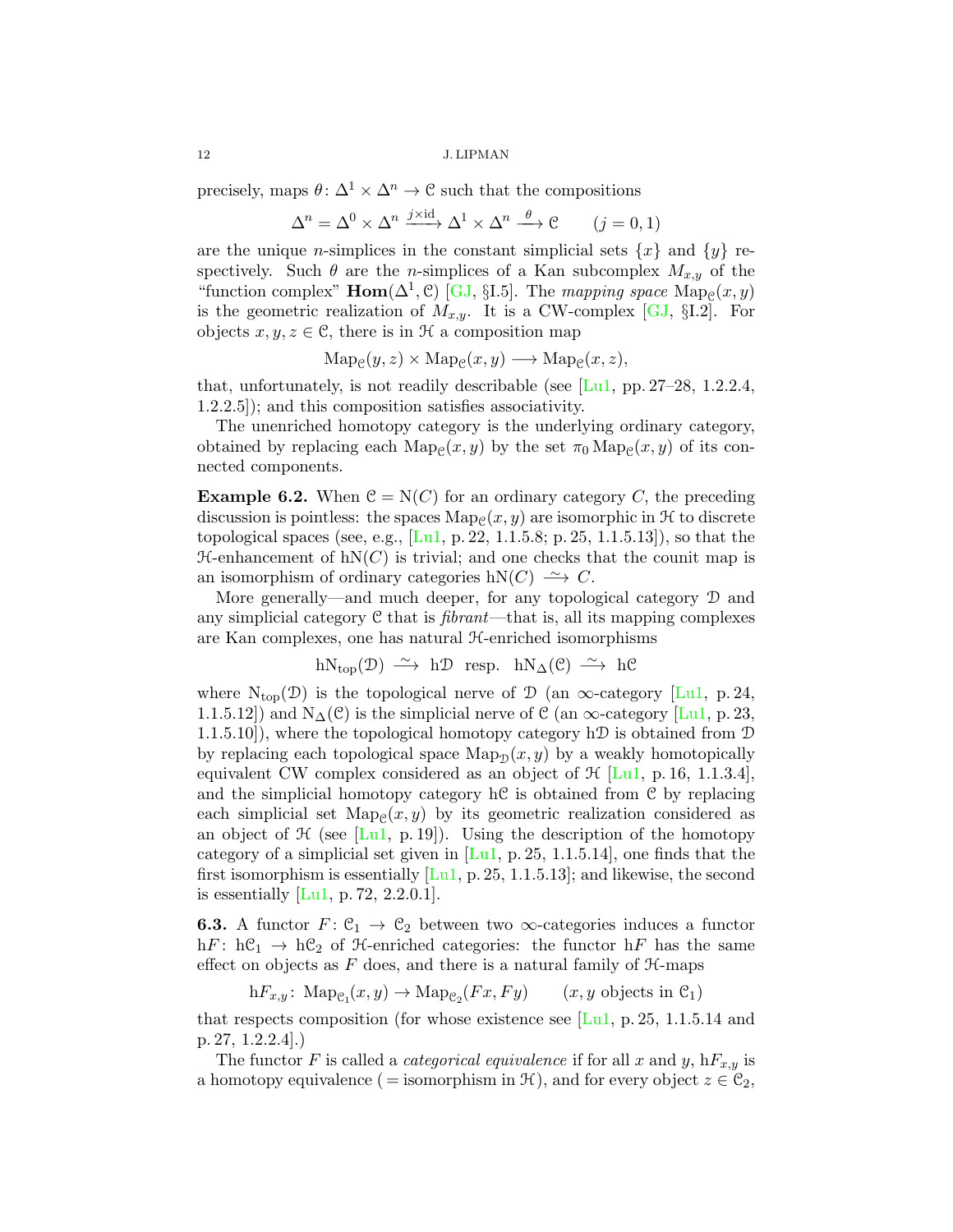<span id="page-12-1"></span>there exists an object  $x \in \mathcal{C}_1$  and a map  $f: z \to Fx$  whose image in  $h\mathcal{C}_2$  is an isomorphism.

**Example 6.4.** For any  $\infty$ -category C, the unit map  $C \to N(hC)$  induces an isomorphism of ordinary homotopy categories (because  $N$  and  $h$  are adjoint, so that  $hNh = h$ ; but it is a categorical equivalence only when the mapping spaces of  $\mathcal C$  are isomorphic in  $\mathcal H$  to discrete topological spaces, i.e., their connected components are all contractible (because this holds for the mapping spaces of  $N(h\mathcal{C})$ .

The "interesting" properties of  $\infty$ -categories are those which are invariant under categorical equivalence. In other words, the H-enriched homotopy category is the fundamental invariant of an  $\infty$ -category C; the role of C itself is to generate information about this invariant.

For this purpose,  $\mathcal C$  can be replaced by any equivalent  $\infty$ -category, i.e., an ∞-category that can be joined to C by a chain of equivalences (or even by equivalent topological or simplicial categories, as explained in  $\text{L}\text{u1}, \text{§}1.1$ , and illustrated by Example [6.2](#page-11-0) above). Analogously, one can think of a single homology theory in topology or algebra being constructed in various different ways.

Along these lines, a map in  $\mathfrak C$  is called an equivalence if the induced map in  $\hbar$  is an isomorphism; and the interesting properties of objects in  $\mathcal C$  are those which are invariant under equivalence.

**Example 6.5.** An  $\infty$ -category C is a Kan complex (§[4.2.3\)](#page-7-1) if and only if every map in C is an equivalence, i.e.,  $h\mathcal{C}$  is a groupoid [\[Lu1,](#page-22-9) §1.2.5]. For a Kan complex  $C$ , hC is the *fundamental groupoid* of  $C$  (or of its geometric realization), see  $[Lu1, p.3, 1.1.1.4]$  $[Lu1, p.3, 1.1.1.4]$ .

# 7. Colimits

<span id="page-12-0"></span>To motivate the definition of colimits in  $\infty$ -categories, recall that a colimit of a functor  $\tilde{p}: K \to C$  of ordinary categories is an initial object in the category  $C_{\tilde{p}}$  whose objects are the extensions of  $\tilde{p}$  to the right cone  $K^{\triangleright}$  that is, the disjoint union of K and the trivial category  $\ast$  (the category with just one map) together with one arrow from each object of  $K$  to the unique object of ∗—and whose maps are the obvious ones.

Let us now reformulate this remark in the language of  $\infty$ -categories. (A fuller discussion appears in  $[L_1, \S_2]$  1.2.8, 1.2.12 and 1.2.13.

First, an *initial object* in an  $\infty$ -category C is an object  $x \in \mathcal{C}$  such that for every object  $y \in \mathcal{C}$ , the mapping space  $\text{Map}_{\mathcal{C}}(x, y)$  is contractible. It is equivalent to say that  $x$  is an initial object in the  $H$ -enriched homotopy category hC. Thus any two initial objects in  $\mathcal C$  are equivalent. (In fact, if nonempty, the set of initial objects in C spans a contractible Kan subcomplex of C [\[Lu1,](#page-22-9) p. 46, 1.2.12.9].)

Next, calculation of the nerve of the above right cone  $K^{\triangleright}$  suggests the following definition. For any simplicial set K, the right cone  $K^{\triangleright}$  is the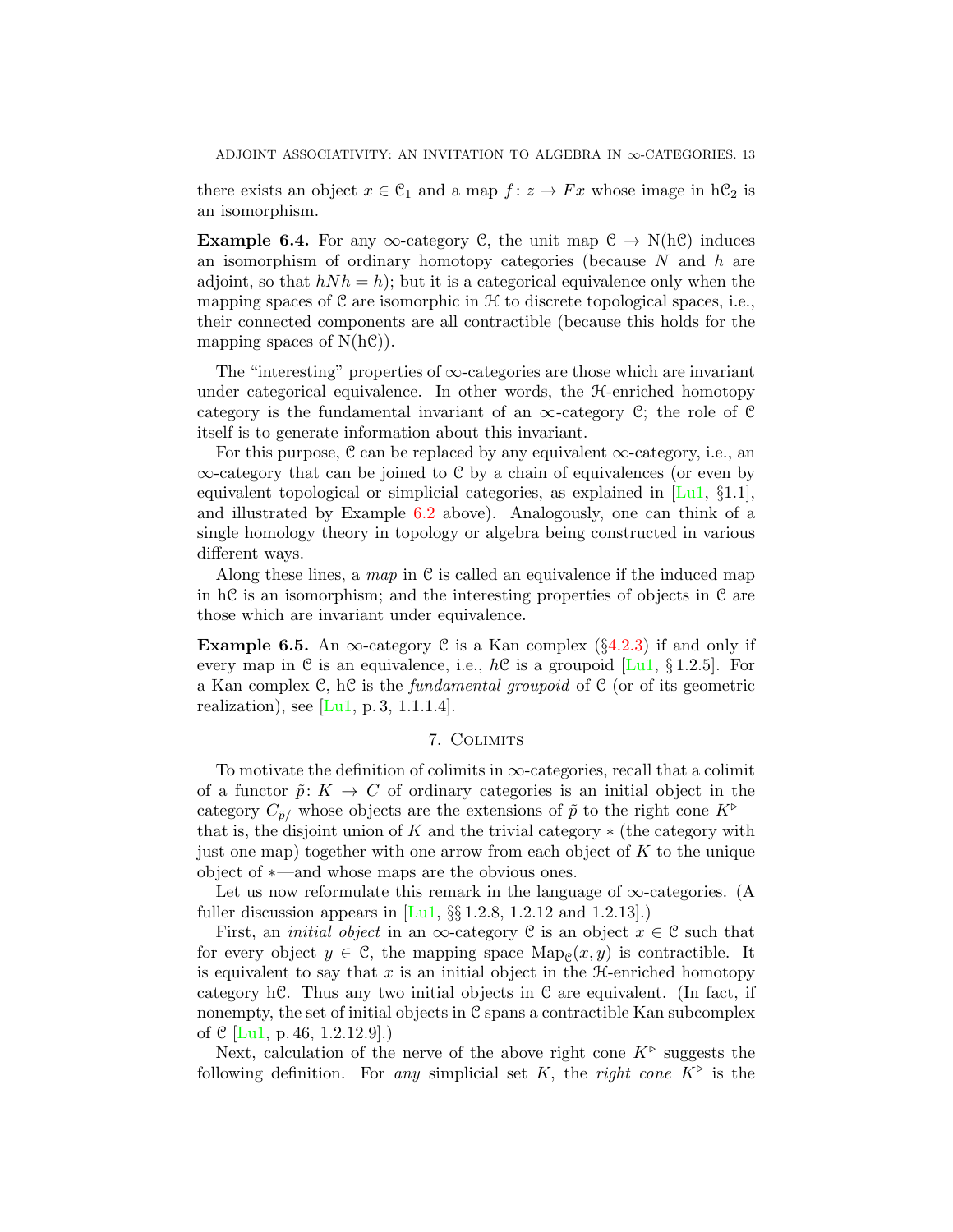<span id="page-13-0"></span>simplicial set whose set of *n*-simplices  $K_n^{\triangleright}$  is the disjoint union of all the sets  $K_m$  ( $m \leq n$ ) and  $\Delta_n^0$  (the latter having a single member  $*_n$ ), with the face maps  $d_j$ —when  $n > 0$ —(resp. degeneracy maps  $s_j$ ) restricting on  $K_m$  to the usual face (resp. degeneracy) maps for  $0 \leq j \leq m$  (except that  $d_0$  maps all of  $K_0$  to  $*_{{n-1}}$ , and to identity maps for  $m < j \leq n$ , and taking  $*_n$  to  $*_{{n-1}}$ (resp.  $*_n+1$ ). It may help here to observe that for  $n > 0$ , the nondegenerate n-simplices in  $K^{\triangleright}$  are just the nondegenerate n-simplices in  $K_n$  together with the nondegenerate  $(n-1)$  simplices in  $K_{n-1}$ , the latter visualized as being joined to the "vertex"  $*_n$ .

This is a special case of the construction (which we'll not need) of the *join* of two simplicial sets [\[Lu1,](#page-22-9) §1.2.8]. The join of two  $\infty$ -categories is an  $\infty$ -category [\[Lu1,](#page-22-9) p. 41, 1.2.8.3]; thus if K is an  $\infty$ -category then so is  $K^{\triangleright}$ .

Define  $K^{\triangleright^n}$  inductively by  $K^{\triangleright^1} := K^{\triangleright}$  and (for  $n > 1$ )  $K^{\triangleright^n} := (K^{\triangleright^{n-1}})^{\triangleright}.$ There is an obvious embedding of K into  $K^{\triangleright}$ , and hence into  $K^{\triangleright}$ <sup>n</sup>. For a map  $p: K \to \mathcal{C}$  of  $\infty$ -categories, the corresponding undercategory  $\mathcal{C}_{p}$  is a simplicial set whose  $(n-1)$ -simplices  $(n > 0)$  are the extensions of p to maps  $K^{\triangleright^n} \to \mathcal{C}$ , see [\[Lu1,](#page-22-9) p. 43, 1.2.9.5]. This undercategory is an  $\infty$ -category [\[Lu1,](#page-22-9) p. 61, 2.1.2.2].

**Definition 7.1.** A *colimit* of a map  $p: K \to \mathcal{C}$  of  $\infty$ -categories is an initial object in the  $\infty$ -category  $\mathcal{C}_{p/}$ .

Being an object (= 0-simplex) in  $\mathcal{C}_{p/}$ , any colimit of p is an extension of p to a map  $\bar{p}: K^{\triangleright} \to \mathcal{C}$ . Often one refers loosely to the image under  $\bar{p}$  of the vertex  $*_0 \in K^{\triangleright}$  as the colimit of p.

Some instances of colimits are the  $\infty$ -categorical versions of *coproducts* (where  $K$  is the nerve of a category whose only maps are identity maps), pushouts (where K is the horn  $\Lambda_0^2$ ), and *coequalizers* (where K is the nerve of a category with exactly two objects  $x_1$  and  $x_2$ , and such that  $\text{Map}(x_i, x_j)$ has cardinality  $j - i + 1$ , see [\[Lu1,](#page-22-9) §4.4].

**Example 7.2.** Suppose C is the nerve  $N(C)$  of an ordinary category C. A functor  $p: K \to \mathcal{C}$  corresponds under the adjunction  $h \dashv N$  to a functor  $\tilde{p}: hK \to C$ . There is a natural isomorphism of ordinary categories

$$
h(K^{\triangleright}) \cong (hK)^{\triangleright},
$$

whence an extension of p to  $K^{\triangleright}$  corresponds under h  $\neg$  N to an extension of  $\tilde{p}$ to  $(hK)^{\triangleright}$ . More generally, one checks that there is a natural isomorphism

$$
\mathcal{C}_{p/} = \mathrm{N}(C)_{p/} \cong \mathrm{N}(C_{\tilde{p}/}).
$$

Any colimit of p is an initial object in  $h\mathcal{C}_{p} \cong hN(C_{\tilde{p}}) \cong C_{\tilde{p}}$ ; that is, the homotopy functor takes a colimit of p to a colimit of  $\tilde{p}$ .

For more general  $\mathcal{C}$ , and most p, the homotopy functor does not preserve colimits. For example, in any *stable*  $\infty$ -category, like the derived  $\infty$ -category of a Grothendieck abelian category  $[Lu2, p. 96, 1.3.5.9]$  $[Lu2, p. 96, 1.3.5.9]$ , the pushout of 0 with itself over an object X is the suspension  $X[1]$  (see [\[Lu2,](#page-22-10) p. 19, bottom paragraph]), but the pushout in the homotopy category is 0.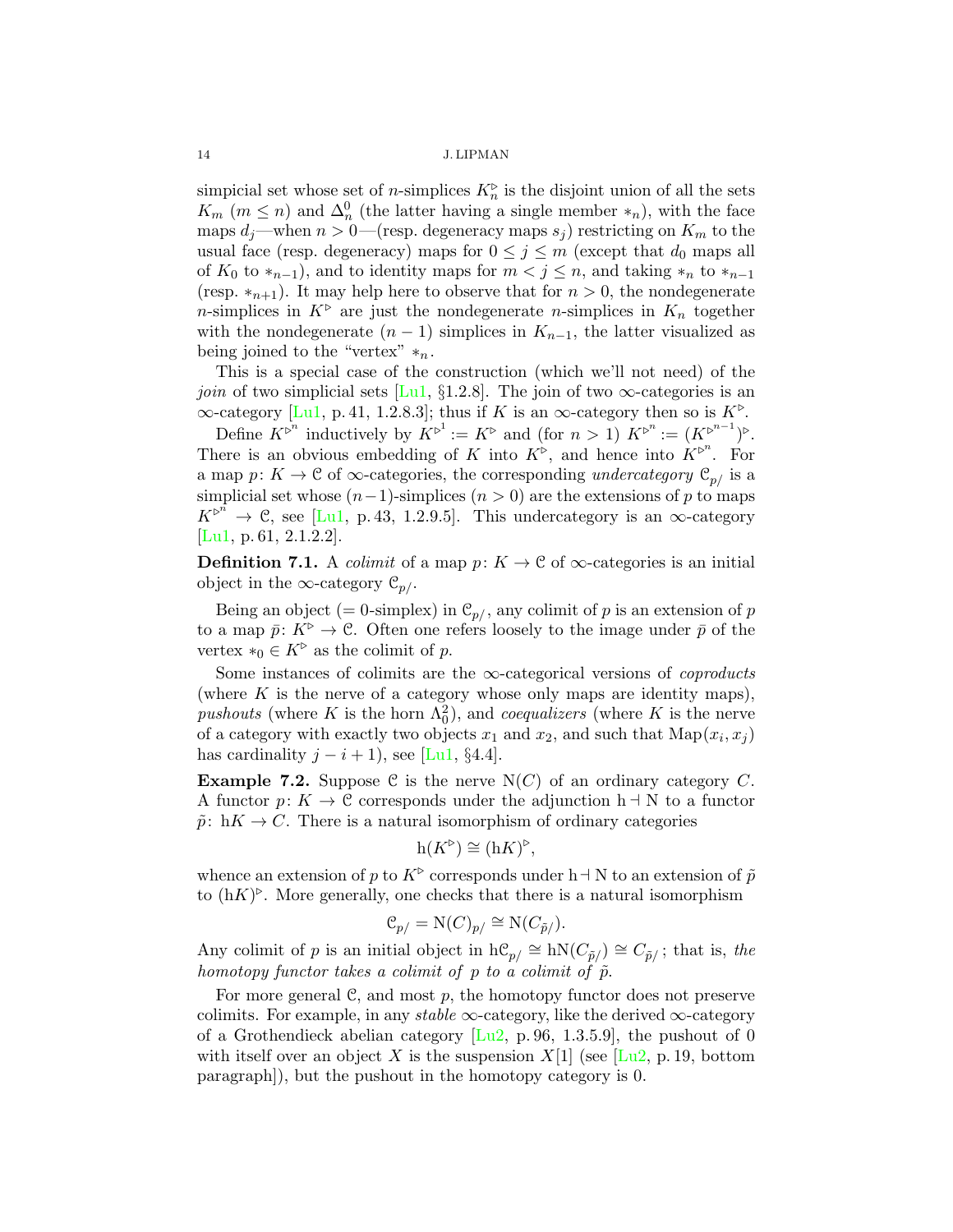## 8. Adjoint Functors

<span id="page-14-3"></span><span id="page-14-0"></span>For a pair of functors (= simplicial maps)  $\mathcal{C} \xrightarrow{f} \mathcal{D} \xrightarrow{g} \mathcal{C}$  of  $\infty$ -categories one says that  $f$  is a left adjoint of  $g$ , or that  $g$  is a right adjoint of  $f$ , if there exists a homotopy u from the identity functor  $id_{\mathcal{C}}$  to  $gf$  (that is, a simplicial map  $u: \mathbb{C} \times \Delta^1 \to \mathbb{C}$  whose compositions with the maps

$$
C = C \times \Delta^0 \xrightarrow{\{i\}} C \times \Delta^1 \qquad (i = 0, 1)
$$

corresponding to the 0-simplices  $\{0\}$  and  $\{1\}$  of  $\Delta^1$  are id<sub>c</sub> and gf, respectively) such that, for all objects  $C \in \mathcal{C}$  and  $D \in \mathcal{D}$ , the natural composition

$$
\mathrm{Map}_{\mathcal{D}}(f(C), D) \to \mathrm{Map}_{\mathcal{C}}(gf(C), g(D)) \xrightarrow{u(C)} \mathrm{Map}_{\mathcal{C}}(C, g(D))
$$

is an isomorphism in H.

(For an extensive discussion of adjunction, see [\[Lu1,](#page-22-9)  $\S 5.2$ ]. The foregoing definition comes from  $[Lul, p. 340, 5.2.2.8]$ .

Such adjoint functors f and g induce adjoint functors hC  $\xrightarrow{hf}$  hD  $\xrightarrow{hg}$  hC between the respective H-enriched homotopy categories.

As a partial converse, it holds that if the functor hf induced by a functor  $f: \mathcal{C} \to \mathcal{D}$  between  $\infty$ -categories has an  $\mathcal{H}$ -enriched right adjoint, then f itself has a right adjoint  $[Lu1, p. 342, 5.2.2.12]$  $[Lu1, p. 342, 5.2.2.12]$ .

The following Adjoint Functor Theorem gives a powerful criterion (to be used subsequently) for  $f: \mathcal{C} \to \mathcal{D}$  to have a right adjoint. It requires a restriction—accessibility—on the sizes of the  $\infty$ -categories C and D. This means roughly that  $C$  is generated under filtered colimits by a small  $\infty$ subcategory, and similarly for  $\mathcal{D}$ , see [\[Lu1,](#page-22-9) Chap. 5]. (If necessary, see also [\[Lu1,](#page-22-9) p. 51] for the explication of "small" in the context of Grothendieck universes.) Also,  $C$  and  $D$  need to admit colimits of all maps they receive from small simplicial sets  $K$ . The conjunction of these properties is called presentability  $[Lu1, \S5.5]$  $[Lu1, \S5.5]$ .

For example, the  $\infty$ -category S of spaces (see [4.2.2\)](#page-6-2) is presentable [\[Lu1,](#page-22-9) p. 460, 5.5.1.8]. It follows that the  $\infty$ -category of spectra  $Sp := Sp(S_*)$ (see  $[Lu2, p. 116, 1.4.2.5]$  $[Lu2, p. 116, 1.4.2.5]$  and  $[Lu2, p. 122, 1.4.3.1]$ ) is presentable. Indeed, presentability is an equivalence-invariant property of  $\infty$ -categories, see e.g., [\[Lu1,](#page-22-9) p. 457, 5.5.1.1(4)], hence by the presentability of S and by [Lu1, p. 719; 7.2.2.8], [\[Lu1,](#page-22-9) p. 242; 4.2.1.5] and [Lu1, p. 468, 5.5.3.11],  $S_*$  is presentable, whence, by  $[Lu2, p. 127, 1.4.4.4]$  $[Lu2, p. 127, 1.4.4.4]$ , so is Sp.

<span id="page-14-2"></span>**Theorem 8.1.** ([\[Lu1,](#page-22-9) p. 465, 5.5.2.9].) A functor  $f: \mathcal{C} \to \mathcal{D}$  between presentable  $\infty$ -categories has a right adjoint iff it preserves small colimits.

<span id="page-14-1"></span>**8.2.** Let C and D be  $\infty$ -categories. The simplicial set  $\text{Hom}(\mathcal{C}, \mathcal{D})$  [\[GJ,](#page-22-11) §I.5] is an  $\infty$ -category, denoted Fun(C, D) [\[Lu1,](#page-22-9) p. 39, 1.2.7.3]. Its 0-simplices are functors  $(=\text{simplicial maps})$ . Its 1-simplices are *homotopies* between functors, i.e., simplicial maps  $\phi: \mathbb{C} \times \Delta^1$  to D such that the following functor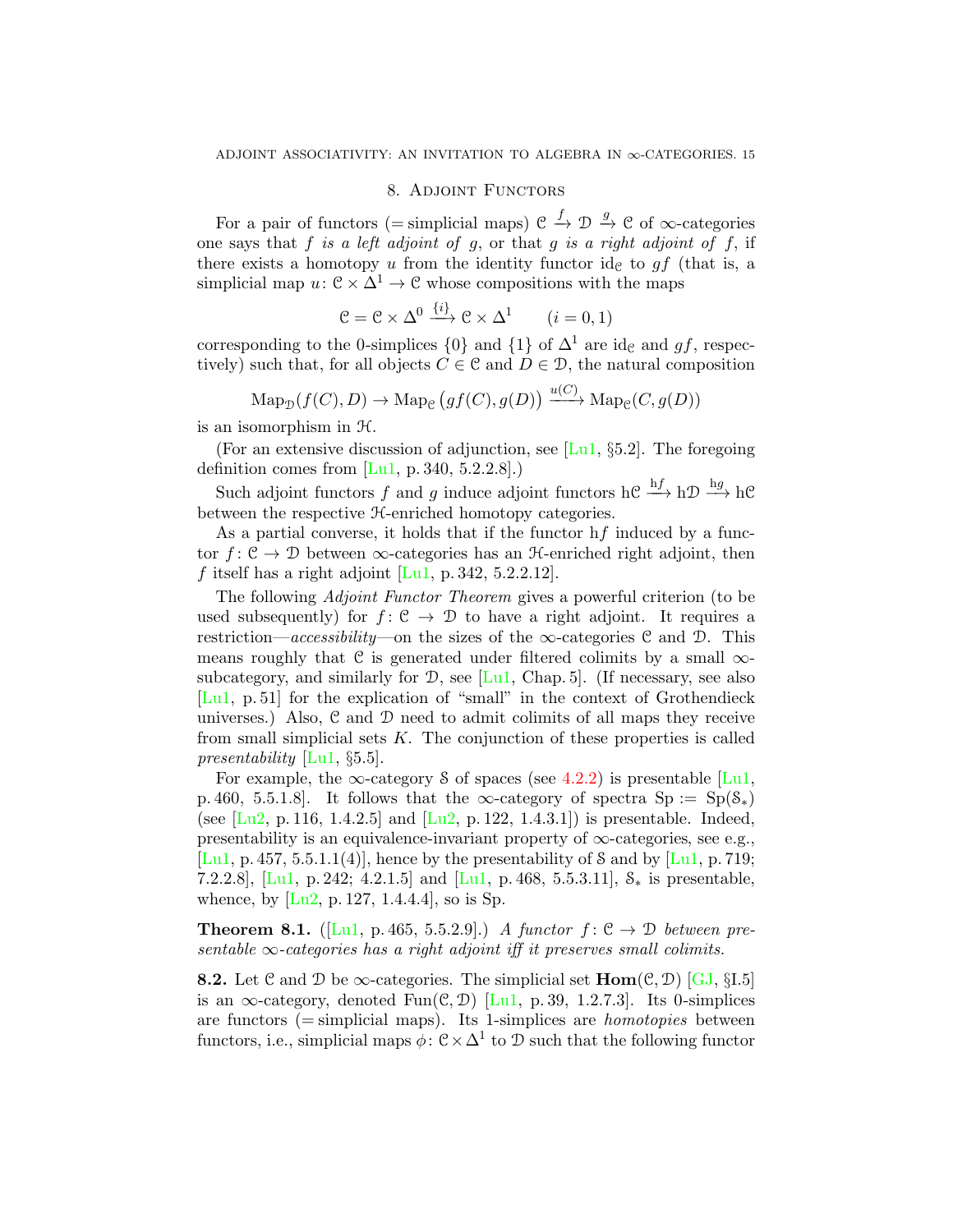is f when  $i = 0$  and q when  $i = 1$ :

$$
\mathcal{C}=\mathcal{C}\times\Delta^0\xrightarrow{\mathrm{id}\times i}\mathcal{C}\times\Delta^1\xrightarrow{\phi}\mathcal{D}.
$$

Let Fun<sup>L</sup>(C, D) (resp. Fun<sup>R</sup>(C, D)) be the full  $\infty$ -subcategories spanned by the functors which are left (resp. right) adjoints, that is, the  $\infty$ -categories whose simplices are all those in  $Fun(\mathcal{C}, \mathcal{D})$  whose vertices are such functors.

The *opposite*  $\mathcal{E}^{\text{op}}$  of an  $\infty$ -category  $\mathcal{E}$  [\[Lu1,](#page-22-9) §1.2.1] is the simplicial set having the same set  $\mathcal{E}_n$  of *n*-simplices as  $\mathcal E$  for all  $n \geq 0$ , but with face and degeneracy operators

$$
\begin{aligned} &(d_i\colon \mathcal{E}_n^{\mathsf{op}} \to \mathcal{E}_{n-1}^{\mathsf{op}}) \coloneqq (d_{n-i}\colon \mathcal{E}_n \to \mathcal{E}_{n-1}),\\ &(s_i\colon \mathcal{E}_n^{\mathsf{op}} \to \mathcal{E}_{n+1}^{\mathsf{op}}) \coloneqq (s_{n-i}\colon \mathcal{E}_n \to \mathcal{E}_{n+1}). \end{aligned}
$$

It is immediate that  $\mathcal{E}^{\mathsf{op}}$  is also an  $\infty$ -category.

The next result, when restricted to ordinary categories, underlies the notion of *conjugate functors* (see, e.g.,  $[L, 3.3.5–3.3.7]$  $[L, 3.3.5–3.3.7]$ .) It plays a role in Theorem [12.1](#page-20-2) below.

<span id="page-15-3"></span>Proposition 8.3. There is a canonical (up to homotopy) equivalence

(8.3.1) 
$$
\varphi \colon \text{Fun}^{\mathbf{R}}(\mathcal{C}, \mathcal{D}) \xrightarrow{\approx} \text{Fun}^{\mathbf{L}}(\mathcal{D}, \mathcal{C})^{\text{op}}.
$$

that takes any object  $g: \mathcal{C} \to \mathcal{D}$  in  $\text{Fun}^R(\mathcal{C}, \mathcal{D})$  to a left-adjoint functor g'.

<span id="page-15-2"></span>9. ALGEBRA OBJECTS IN MONOIDAL  $\infty$ -CATEGORIES

<span id="page-15-0"></span>A monoidal category M is a category together with a monoidal structure, i.e., a product functor  $\otimes: \mathcal{M} \times \mathcal{M} \to \mathcal{M}$  that is associative up to isomorphism, plus a unit object O and isomorphisms (unit maps)

$$
0 \otimes M \xrightarrow{\sim} M \xrightarrow{\sim} M \otimes 0 \qquad (M \in \mathcal{M})
$$

compatible with the associativity isomorphisms.

An associative algebra  $A \in \mathcal{M}$  (M-algebra for short) is an object equipped with maps  $A \otimes A \to A$  (multiplication) and  $\mathcal{O} \to A$  (unit) satisfying associativity etc. up to isomorphism, such isomorphisms having the usual relations, expressed by commutative diagrams.

(No additive structure appears here, so one might be tempted to call algebras "monoids." However, that term is reserved in  $\left[\text{Lu2}, \, \S2.4.2\right]$  for a related, but different, construct.)

<span id="page-15-1"></span>**Examples 9.1.** (a)  $\mathcal{M} := \{Sets\}, \otimes$  is the usual direct product, and  $\mathcal{M}$ algebras are monoids.

(b)  $M:=$  modules over a fixed commutative ring  $\mathcal{O}, \otimes$  is the usual tensor product over O, and M-algebras are the usual O-algebras.

(c)  $M := dg$  modules over a fixed commutative dg ring  $\mathcal{O}, \otimes$  is the usual tensor product of dg O-modules, and an M-algebra is a dg O-algebra (i.e., a dg ring A plus a homomorphism of dg rings from  $\mathcal O$  to the center of A).

(d)  $\mathcal{M}:=$  the derived category  $\mathbf{D}(X)$  of 0-modules over a (commutative) ringed space  $(X, 0)$ ,  $\otimes$  is the derived tensor product of 0-complexes. Any

<span id="page-15-4"></span>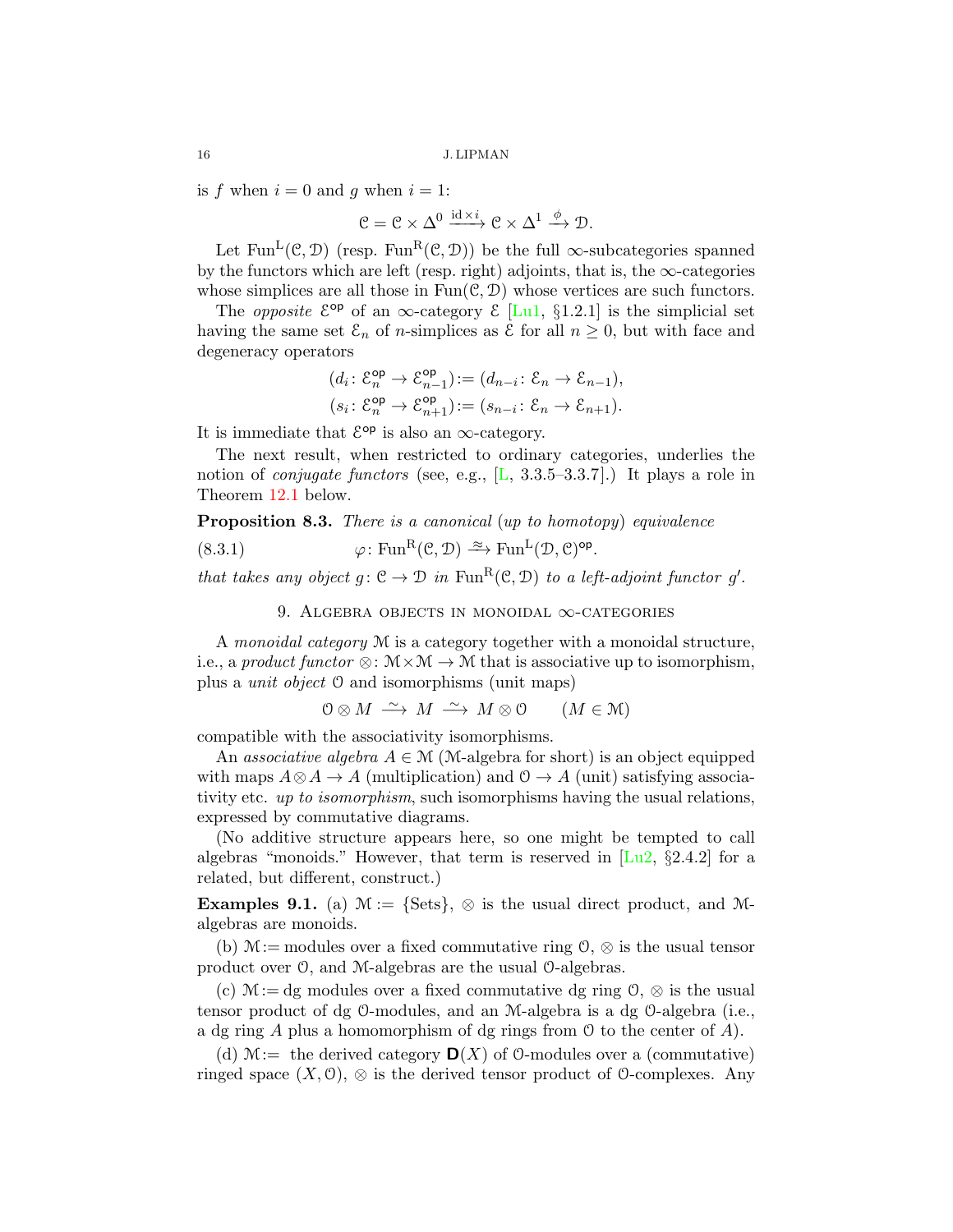<span id="page-16-3"></span>dg O-algebra gives rise to an M-algebra; but there might be M-algebras not of this kind, as the defining diagrams may now involve quasi-isomorphisms and homotopies, not just equalities.

The foregoing notions can be extended to  $\infty$ -categories. The key is to formulate how algebraic structures in categories arise from operads, in a way that can be upgraded to  $\infty$ -categories and  $\infty$ -operads. Details of the actual implementation are not effortless to absorb. (See  $[L_1, \S_4, \S_4, \S_5]$ .)

The effect is to replace isomorphism by "coherent homotopy." Whatever this means (see  $[Lu1, \S1.2.6]$  $[Lu1, \S1.2.6]$ ), it turns out that any monoidal structure on an  $\infty$ -category C induces a monoidal structure on the ordinary category hC, and any C-algebra (very roughly: an object with multiplication associative up to coherent homotopy) is taken by the homotopy functor to an  $hC$ -algebra [\[Lu2,](#page-22-10) p. 332, 4.1.1.12, 4.1.1.13].

The C-algebras are the objects of an  $\infty$ -category Alg(C) [\[Lu2,](#page-22-10) p. 331, 4.1.1.6]. The point is that the the homotopy-coherence of the associativity and unit maps are captured by an  $\infty$ -category superstructure.

Similar remarks apply to *commutative* C-algebras, that is, C-algebras whose multiplication is commutative up to coherent homotopy.

**Example 9.2.** In the monoidal  $\infty$ -category of spectra [\[Lu2,](#page-22-10) §§1.4.3, 6.3.2], algebras are called  $A_{\infty}$ -rings, or  $A_{\infty}$ -ring spectra; and commutative algebras are called  $\mathbb{E}_{\infty}$ -rings, or  $\mathbb{E}_{\infty}$ -ring spectra. The *discrete*  $A_{\infty}$ -(resp.  $\mathbb{E}_{\infty}$ -) rings—those algebras S whose homotopy groups  $\pi_i$ S vanish for  $i \neq 0$ —span an  $\infty$ -category that is equivalent to (the nerve of) the category of associative (resp. commutative) rings  $|Lu2, p. 806, 8.1.0.3|$ .

In general, for any commutative ring  $R$ , there is a close relation between dg R-algebras and  $A_{\infty}$ -R-algebras, see [\[Lu2,](#page-22-10) p. 824, 8.1.4.6], [\[Sh2,](#page-23-1) Thm. 1.1]; and when R contains the rational field  $\mathbb{Q}$ , between graded-commutative dg R-algebras and  $\mathbb{E}_{\infty}$ -R-algebras [\[Lu2,](#page-22-10) p. 825, 8.1.4.11]; in such situations, every  $A_{\infty}$ -(resp.  $\mathbb{E}_{\infty}$ -)R-algebra is equivalent to a dg R-algebra.

See also [\[Lu2,](#page-22-10) §4.1.4] for more examples of  $\infty$ -category-algebras that have concrete representatives.

## 10. Bimodules, tensor product

<span id="page-16-0"></span>10.1. For algebra objects A and B in a monoidal  $\infty$ -category C, there is a notion of A-B-bimodule—an object in C on which, via  $\otimes$  product in C, A acts on the left, B on the right and the actions commute up to coherent homotopy. (No additive structure is required.) The bimodules in  $\mathcal C$  are the objects of an  $\infty$ -category  $_A\text{BMod}_B(\mathcal{C})$ , to be denoted here, once the  $\infty$ -category C is fixed, as A#B. (See [\[Lu2,](#page-22-10) §4.3].)

<span id="page-16-2"></span>**10.2.** Let A, B, C be algebras in a monoidal  $\infty$ -category C that admits small colimits, and in which product functor  $C \times C \rightarrow C$  preserves small colimits separately in each variable. There is a tensor-product functor

<span id="page-16-1"></span>(10.2.1) 
$$
(A \# B) \times (B \# C) \xrightarrow{\otimes} A \# C,
$$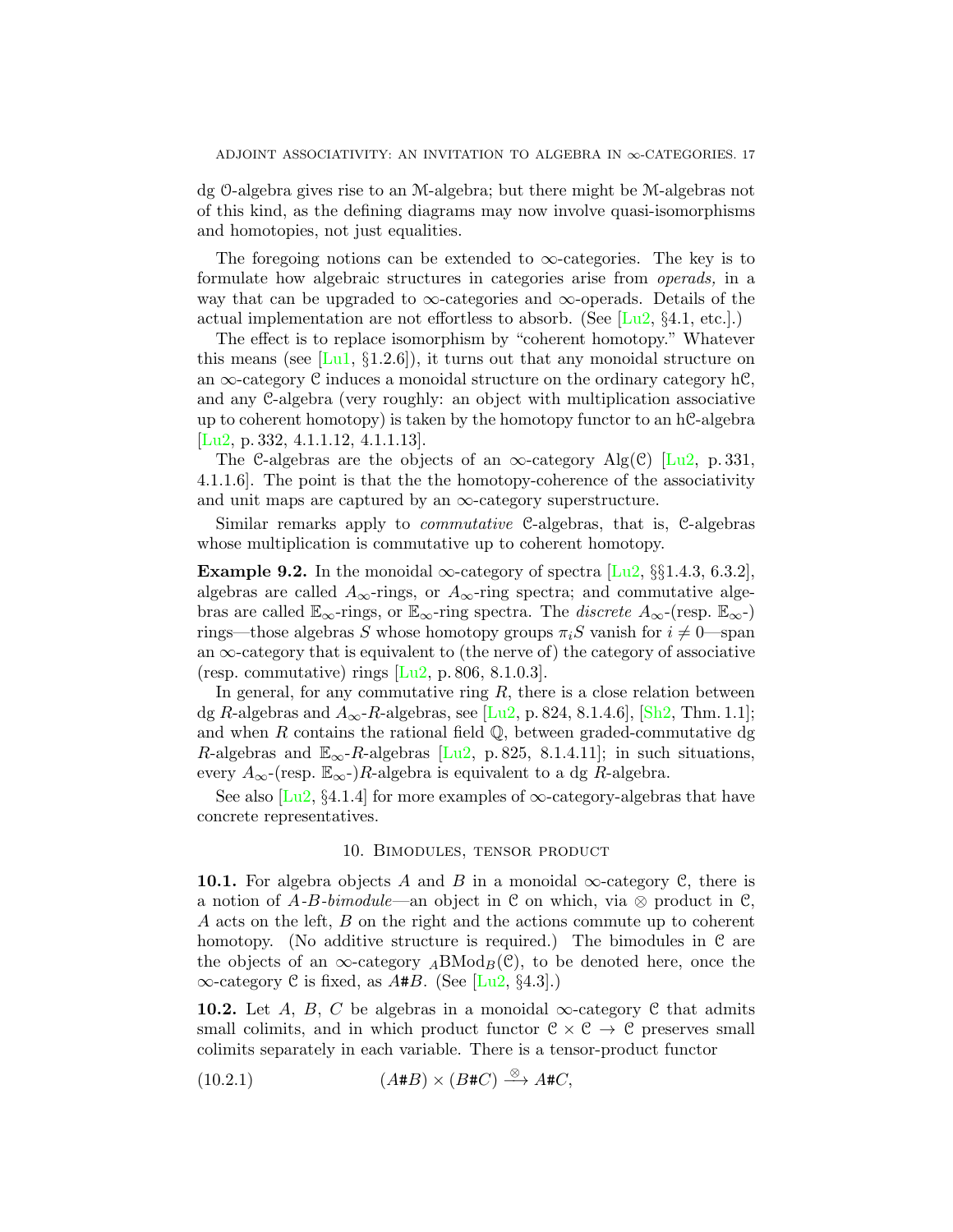<span id="page-17-1"></span>defined to be the *geometric realization*—a kind of colimit, see [\[Lu1,](#page-22-9) p. 542, 6.1.2.12]—of a two-sided bar-construction. (See [\[Lu2,](#page-22-10) p. 409, 4.3.5.11]; and for some more motivation, [\[Lu0,](#page-22-13) pp.145–146].)

Tensor product is associative up to canonical homotopy  $\boxed{\text{Lu2}}$ , p. 416, 4.3.6.14]. It is unital on the left in the sense that, roughly, the endofunctor of  $B\#C$  given by tensoring on the left with the B-B-bimodule B is canonically homotopic to the identity; and similarly on the right  $[Lu2, p. 417, 4.3.6.16]$  $[Lu2, p. 417, 4.3.6.16]$ . Also, it preserves colimits separately in each variable  $[Lu2, p. 411, 4.3.5.15]$  $[Lu2, p. 411, 4.3.5.15]$ .

<span id="page-17-0"></span>Example 10.3 (Musings). It is natural to ask about direct connections between [\(10.2.1\)](#page-16-1) and the usual tensor product of bimodules over rings. If there is an explicit answer in the literature I haven't found it, except when  $A = B = C$  is an ordinary commutative ring regarded as a discrete  $\mathbb{E}_{\infty}$ -ring, a case addressed by  $[Lu2, p. 817, 8.1.2.13]$  $[Lu2, p. 817, 8.1.2.13]$  (whose proof might possibly be adaptable to a more general situation).

What follows are some related remarks, in the language of model categories, which in the present context can presumably be translated into the language of  $\infty$ -categories. (Cf. e.g., [\[Lu2,](#page-22-10) p. 90, 1.3.4.21, and p. 824, 8.1.4.6].)

Let M be the (ordinary) symmetric monoidal category of abelian groups, and let A, B, C be M-algebras, i.e., ordinary rings (set  $0 := \mathbb{Z}$  in  $(9.1(b))$  $(9.1(b))$  $(9.1(b))$ ). The tensor product over B of an  $A \otimes B^{\text{op}}$ -complex (i.e., a left A- right Bcomplex, or A-B-bicomplex) and a  $B \otimes C^{\text{op}}$ -complex is an  $A \otimes C^{\text{op}}$ -complex. Can this bifunctor be extended to a derived functor

$$
D(A \otimes B^{\text{op}}) \times D(B \otimes C^{\text{op}}) \to D(A \otimes C^{\text{op}})?
$$

The problem is to construct, in  $\mathbf{D}(A \otimes C^{\mathsf{op}})$ , a derived tensor product, over  $B$ , of an A-B-bicomplex X and a B-C-bicomplex Y. As in the classical situation where  $C = \mathbb{Z}$ , this requires building something like a quasiisomorphism  $f: Y \to Y'$  of B-complexes with Y' flat over B; but now f must be compatible with the right C-action. How can this be done?

To deal with the question it seems necessary to move out into the dg world. Enlarge M to the category of complexes of abelian groups, made into a symmetric monoidal model category by the usual tensor product and the "projective" model structure (weak equivalences being quasi-isomorphisms, and fibrations being surjections), see  $[Lu^2, p. 816, 8.1.2.11]$ . It results from [\[SS,](#page-23-2) Thm. 4.1(1)] (for whose hypotheses see [\[Sh2,](#page-23-1) p. 356,  $\S 2.2$  and p. 359, Proposition 2.9]) that:

1) For any M-algebra (i.e., dg ring) S, the category  $\mathcal{M}_S \subset \mathcal{M}$  of left dg S-modules has a model structure for which maps are weak equivalences (resp. fibrations) if and only if they are so in M.

2) For any commutative M-algebra (i.e., graded-commutative dg ring)  $R$ , the category of  $R$ -algebras in  $M$  has a model structure for which maps are weak equivalences (resp. fibrations) if and only if they are so in M.

In either case 1) or 2), the *cofibrant* objects are those  $I$  such that for any diagram  $I \stackrel{f}{\to} Y \stackrel{s}{\leftarrow} X$  with s a surjective quasi-isomorphism, there exists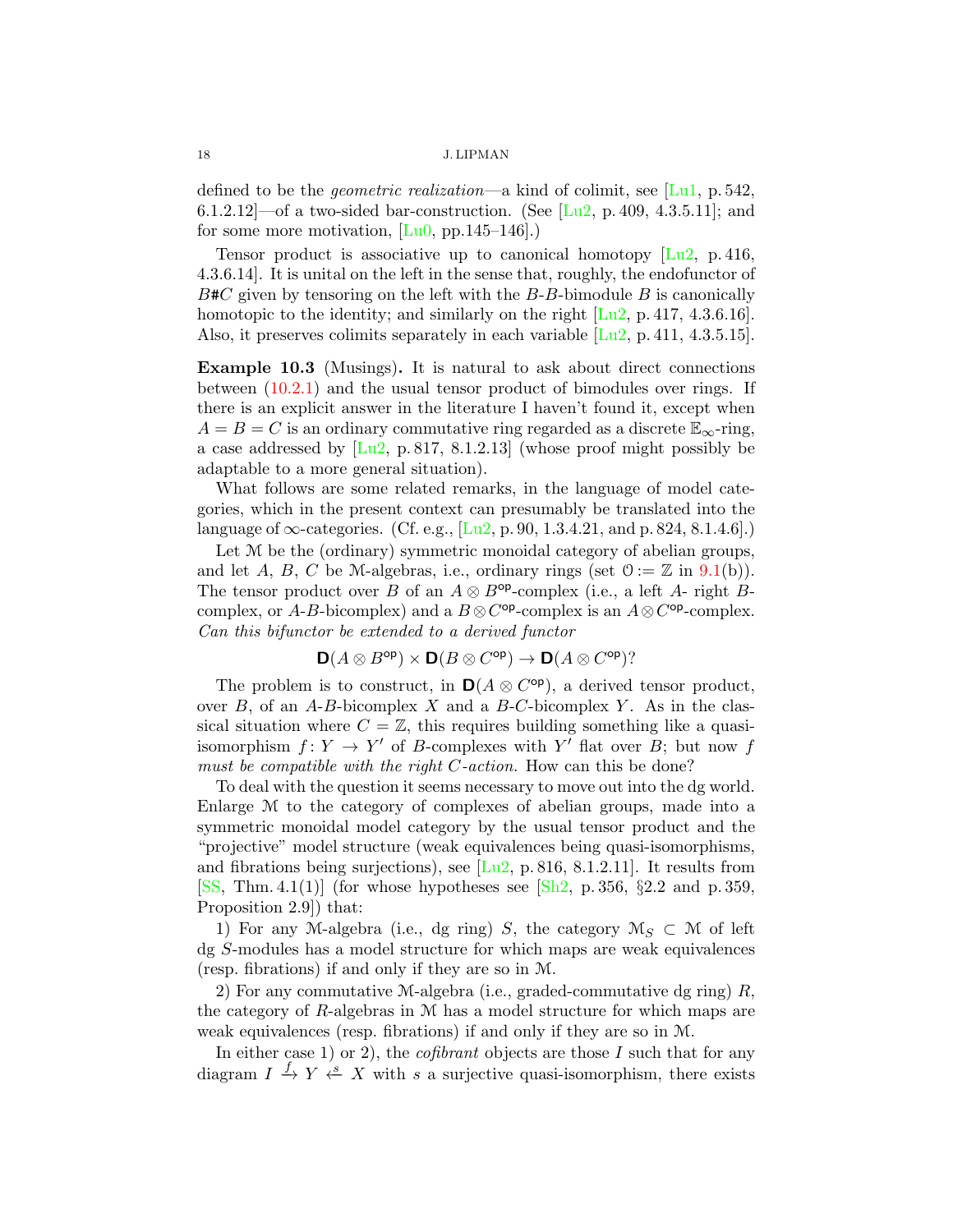<span id="page-18-1"></span>(in the category in play)  $g: I \to X$  such that  $sg = f$ . Any object Z in these model categories is the target of a quasi-isomorphism  $\tilde{Z} \rightarrow Z$  with cofibrant  $\tilde{Z}$ ; such a quasi-isomorphism (or its source) is called a *cofibrant* replacement of Z.

Note that the the derived category  $\mathbf{D}(S)$ —obtained by adjoining to  $\mathcal{M}_S$ formal inverses of its quasi-isomorphisms—is the homotopy category of the model category  $\mathcal{M}_S$ .

Now fix a graded-commutative dg ring R. The derived tensor product  $S \otimes_R^{\mathsf{L}} T$  of two dg R-algebras  $S, T$  is the tensor product  $\tilde{S} \otimes_R \tilde{T}^4$  $\tilde{S} \otimes_R \tilde{T}^4$ . This construction depends, up to quasi-isomorphism, on the choice of the cofibrant replacements. However, two such derived tensor products have canonically isomorphic derived categories [\[SS,](#page-23-2) Theorem 4.3]. Any such derived category will be denoted  $\mathbf{D}(S \otimes_R^{\mathsf{L}} T)$ .

If either S or T is flat over R then the natural map  $S \otimes_R^{\mathsf{L}} T \to S \otimes_R T$ is a quasi-isomorphism; in this case one need not distinguish between the derived and the ordinary tensor product.

More generally, let  $S$  and  $T$  be dg  $R$ -algebras, let  $M$  be a dg  $S$ -module and N a dg T-module. Let  $\tilde{S} \to S$  and  $\tilde{T} \to T$  be cofibrant replacements. Let  $\tilde{M} \to M$  (resp.  $\tilde{N} \to N$ ) be a cofibrant replacement in the category of dg  $\tilde{S}$ -(resp.  $\tilde{T}$ -)modules. Then  $\tilde{M} \otimes_R \tilde{N}$  is a dg module over  $\tilde{S} \otimes_R \tilde{T}$ . Using "functorial factorizations"  $[H<sub>0</sub>,$  Definition 1.1.3], one finds that this association of  $\tilde{M} \otimes_R \tilde{N}$  to  $(M, N)$  gives rise to a functor

$$
\mathbf{D}(S) \times \mathbf{D}(T) \to \mathbf{D}(S \otimes_R^{\mathsf{L}} T),
$$

and that different choices of cofibrant replacements lead canonically to isomorphic functors.

If  $A$ ,  $B$  and  $C$  are dg  $R$ -algebras, with  $B$  commutative, then setting  $S := A \otimes_R B$  and  $T := B \otimes_R C^{\mathsf{op}}$ , one gets, as above, a functor

$$
\mathbf{D}(A\otimes_R B)\times\mathbf{D}(B\otimes_R C^{\mathrm{op}})\to\mathbf{D}\bigl((A\otimes_R B)\otimes_B^{\mathsf{L}} (B\otimes_R C^{\mathrm{op}})\bigr).
$$

Then, via restriction of scalars through the natural map

$$
\mathbf{D}(A\otimes_R^{\mathsf{L}} C^{\mathsf{op}})\to \mathbf{D}\bigl((A\otimes_R B)\otimes_B^{\mathsf{L}} (B\otimes_R C^{\mathsf{op}})\bigr)
$$

one gets a version of the desired functor, of the form

$$
\mathbf{D}(A\otimes_R B)\times \mathbf{D}(B\otimes_R C^{\mathsf{op}})\to \mathbf{D}(A\otimes_R^{\mathsf{L}} C^{\mathsf{op}}).
$$

What does this functor have to do with the tensor product of  $\S 10.2$ ?

Here is an approach that should lead to an answer; but details need to be worked out.

Restrict  $R$  to be an ordinary commutative ring, and again,  $B$  to be gradedcommutative. By  $\left[\text{Sh2}, 2.15\right]$  there is a zig-zag  $\mathbb{H}$  of three "weak monoidal Quillen equivalences" between the model category of dg R-modules (i.e.,

<span id="page-18-0"></span> ${}^{4}$ This is an instance of the passage from a monoidal structure on a model category M to one on the homotopy category of  $M$  [\[Ho,](#page-22-14) §4.3]—a precursor of the passage from a monoidal structure on an  $\infty$ -category to one on its homotopy category.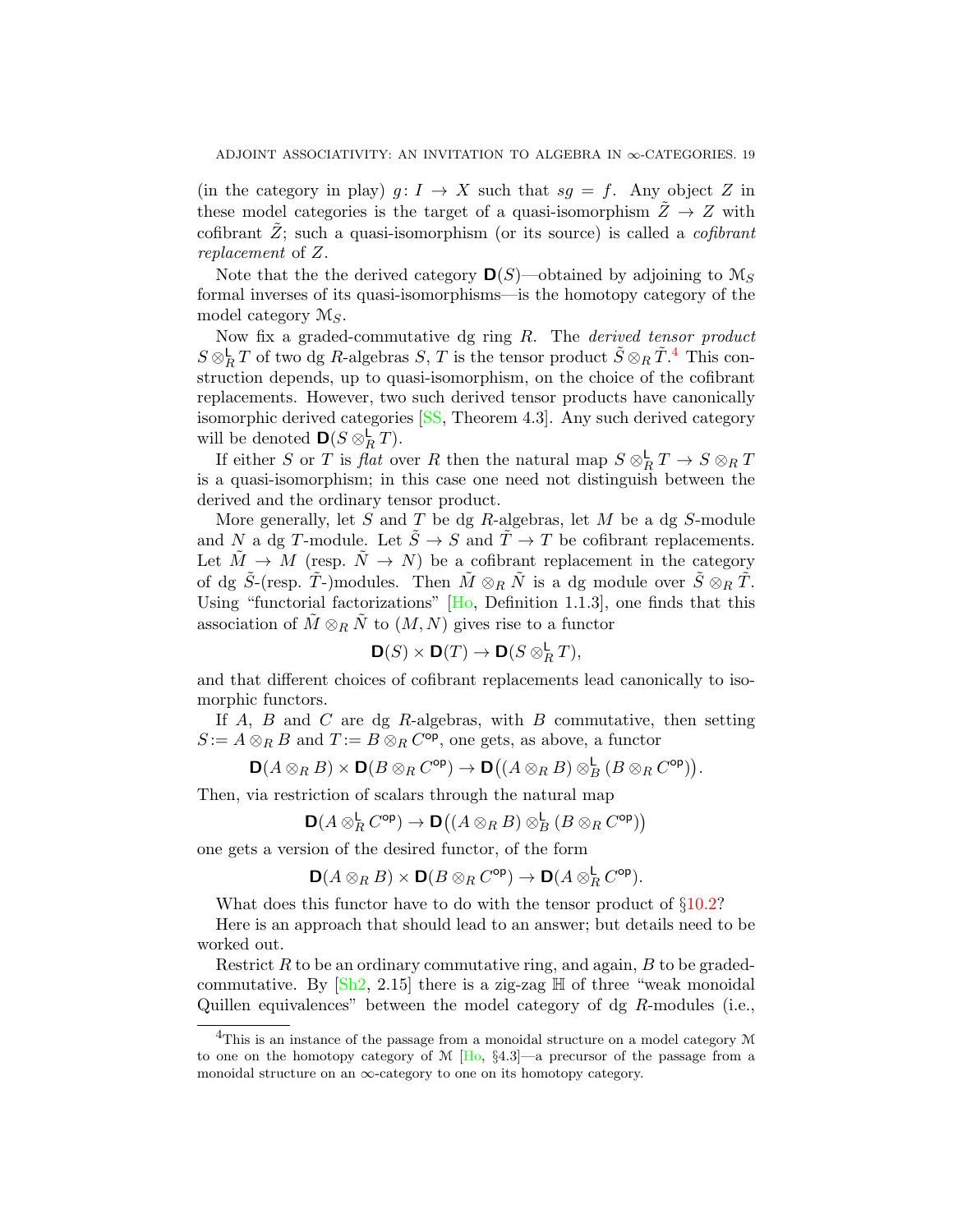<span id="page-19-3"></span>R-complexes) and the model category of symmetric module spectra over the Eilenberg-Mac Lane symmetric spectrum  $HR$  (see e.g.,  $[Gr, 4.16]$  $[Gr, 4.16]$ ), that induces a monoidal equivalence between the respective homotopy categories. (The monoidal structures on the model categories are given by the tensor and smash products, respectively—see e.g., [\[Sc,](#page-22-15) Chapter 1, Thm. 5.10]. For A-B-bimodules M and B-C-bimodules N, the tensor product  $M \otimes_B N$ coequalizes the natural maps  $M \otimes_R B \otimes_R N \Longrightarrow M \otimes_R N$ , and likewise for the smash product of  $HM$  and  $HN$  over  $HB$ ; so it should follow that when M and N are cofibrant, these products also correspond, up to homotopy, under H. This would reduce the problem, modulo homotopy, to a comparison of the smash product and the relative tensor product in the associated  $\infty$ -category of the latter category. But it results from [\[Sh1,](#page-22-16) 4.9.1] that these bifunctors become naturally isomorphic in the homotopy category of symmetric spectra, i.e., the classical stable homotopy category.

For a parallel approach, based on "sphere-spectrum-modules" rather than symmetric spectra, see [\[EKMM,](#page-22-17) §IV.2 and Prop. IX.2.3].

Roughly speaking, then, any homotopical—i.e., equivalence-invariant property of relative tensor products in the  $\infty$ -category of spectra (whose homotopy category is the stable homotopy category) should entail a property of derived tensor products of dg modules or bimodules over appropriately commutative (or not) dg R-algebras.

## 11. THE  $\infty$ -FUNCTOR Hom

<span id="page-19-0"></span>One shows, utilizing  $\lceil \text{Lu2}, \text{p. } 391, 4.3.3.10 \rceil$ , that if C is presentable then so is A#B. Then one can apply the Adjoint Functor Theorem [8.1](#page-14-2) to prove:

<span id="page-19-2"></span>**Proposition 11.1.** Let  $A, B, C$  be algebras in a fixed presentable monoidal  $\infty$ -category. There exists a functor

 $\mathcal{H}om_C \colon (B\#C)^{\mathsf{op}} \times A\#C \to A\#B$ 

such that for every fixed  $y \in B\#C$ , the functor

$$
z \mapsto \mathcal{H}om_C(y, z) \colon A \# C \to A \# B
$$

is right-adjoint to the functor  $x \mapsto x \otimes_B y$ :  $A \# B \to A \# C$ .

As adjoint functors between  $\infty$ -categories induce adjoint functors between the respective homotopy categories, and by unitality of tensor product, when  $x = A = B$  one gets:

<span id="page-19-1"></span>**Corollary 11.2** ("global sections" of  $\mathcal{H}om =$  mapping space). There exists an H-isomorphism of functors (going from  $h(A+C)^{op} \times h(A+C)$  to H)

 $\text{Map}_{A\#A}(A, \mathcal{H}om_C(y, z)) \longrightarrow \text{Map}_{A\#C}(A \otimes_A y, z) \cong \text{Map}_{A\#C}(y, z).$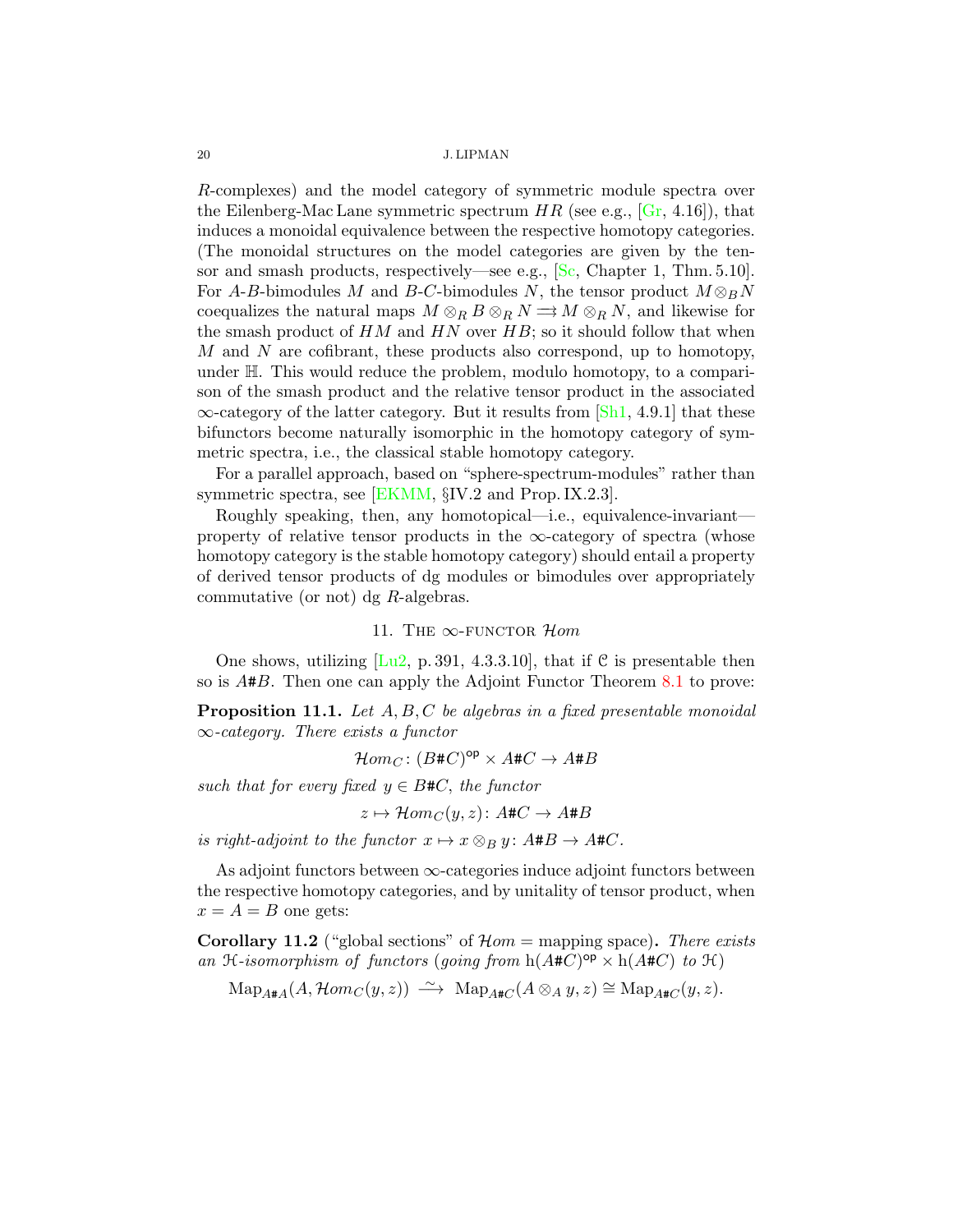## 12. Adjoint Associativity in ∞-categories

<span id="page-20-5"></span><span id="page-20-0"></span>We are finally in a position to make sense of adjoint associativity for  $\infty$ categories. The result and proof are similar in spirit to, if not implied by, those in  $[Lu2, p. 358, 4.2.1.31, and 4.2.1.33(2)]$  $[Lu2, p. 358, 4.2.1.31, and 4.2.1.33(2)]$  about "morphism objects."

<span id="page-20-2"></span>**Theorem 12.1.** There is in  $\text{Fun}((A \# B)^{\text{op}} \times (B \# C)^{\text{op}} \times D \# C, D \# A)$  a functorial equivalence (canonically defined, up to homotopy)

$$
\alpha(x, y, z) \colon \mathcal{H}om_C(x \otimes_B y, z) \to \mathcal{H}om_B(x, \mathcal{H}om_C(y, z))
$$

such that for any objects  $x \in A \# B$  and  $y \in B \# C$ , the map  $\alpha(x, y, -)$  in Fun<sup>R</sup>( $D#C$ ,  $D#A$ ) is taken by the the equivalence [8.3.1](#page-15-2) to the associativity equivalence, in  $\text{Fun}^{\mathbb{L}}(D \# A, D \# C)^{op}$ ,

$$
-\otimes_A (x\otimes_B y)\leftarrow (-\otimes_A x)\otimes_B y.
$$

Using Corollary [11.2,](#page-19-1) one deduces:

<span id="page-20-4"></span>Corollary 12.2. In the homotopy category of spaces there is a trifunctorial isomorphism

$$
\operatorname{Map}_{A\#C}(x \otimes_B y, z) \xrightarrow{\sim} \operatorname{Map}_{A\#B}(x, \mathcal{H}om_C(y, z))
$$

$$
(x \in A\#B, y \in B\#C, z \in A\#C).
$$

<span id="page-20-1"></span>12.3. What conclusions about ordinary algebra can we draw?

Let us confine attention to spectra, and try to understand the homotopy invariants of the mapping spaces in the preceding Corollary, in particular the maps in the corresponding unenriched homotopy categories (see last paragraph in  $\S6.1$ ).

As in Example [10.3,](#page-17-0) the following remarks outline a possible approach, whose details I have not completely verified.

Let  $R$  be an ordinary commutative ring. Let  $S$  and  $T$  be dg  $R$ -algebras, and U a derived tensor product  $U := S \otimes_R^{\mathsf{L}} T^{\mathsf{op}}$  (see Example [10.3\)](#page-17-0). For any dg R-module V, let  $\hat{V}$  be the canonical image of  $\mathbb{H}V$  ( $\mathbb{H}$  as in [10.3\)](#page-17-0) in the associated  $\infty$ -category  $\mathcal D$  of the model category **A** of HR-modules. The ∞-category D is monoidal via a suitable extension, denoted ∧, of the smash product, see  $[Lu2, p. 619, (S1)]$  $[Lu2, p. 619, (S1)]$ . Recall from the second-last paragraph in  $5.5$ that the homotopy category hD is equivalent to the homotopy category of  $\mathbf{A}$ .

As indicated toward the end of Example [10.3,](#page-17-0) there should be, in  $\mathcal{D}$ , an equivalence

$$
\widehat{U} \stackrel{\approx}{\longrightarrow} \widehat{S} \wedge \widehat{T^{\text{op}}}.
$$

whence, by  $[Lu2, p. 650, 6.3.6.12]$  $[Lu2, p. 650, 6.3.6.12]$ , an equivalence

<span id="page-20-3"></span>
$$
\widehat{S} \sharp \widehat{T} \simeq \operatorname{LMod}_{\widehat{U}},
$$

whence, for any dg S-T bimodules a and b, and  $i \in \mathbb{Z}$ , isomorphisms in the homotopy category  $\mathcal H$  of spaces

(12.3.1) 
$$
\text{Map}_{\widehat{S}\sharp \widehat{T}}(\widehat{a}, \widehat{b[i]}) \stackrel{\sim}{\longrightarrow} \text{Map}_{\text{LMod}_{\widehat{U}}}(\widehat{a}, \widehat{b[i]}).
$$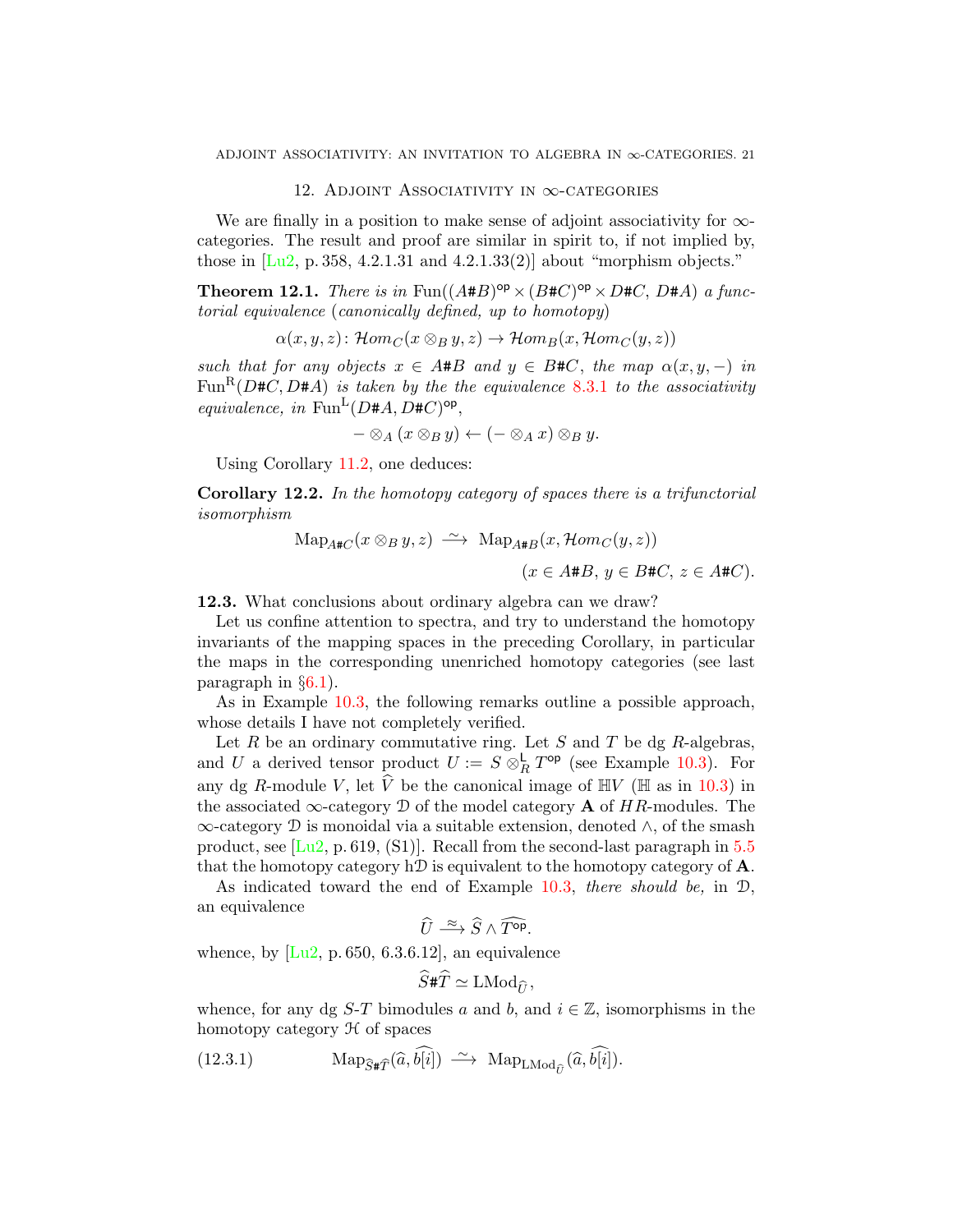(For the hypotheses of [\[Lu2,](#page-22-10) p. 650, 6.3.6.12], note that the  $\infty$ -category Sp of spectra, being presentable, has small colimits—see the remarks preceding Theorem [8.1;](#page-14-2) and these colimits are preserved by smash product  $[Lu2, p. 623,$  $[Lu2, p. 623,$  $6.3.2.19$ ].

By  $[Lu2, p. 393, 4.3.3.17]$  $[Lu2, p. 393, 4.3.3.17]$  and again,  $[Lu2, p. 650, 6.3.6.12]$ , the stable  $\infty$ -category LMod<sub> $\hat{\theta}$ </sub> is equivalent to the associated  $\infty$ -category of the model category of  $HU$ -module spectra, and hence to the associated  $\infty$ -category U of the equivalent model category of dg  $U$ -modules. There results an  $H$ isomorphism

<span id="page-21-1"></span>(12.3.2) Map<sub>LMod</sub><sub>$$
\hat{U}
$$</sub>  $(\hat{a}, \hat{b}[\hat{i}]) \xrightarrow{\sim} Map_{\mathcal{U}}(a, b[i]).$ 

Since the homotopy category hLMod<sub> $\hat{\mu}$ </sub> is equivalent to hU :=  $\mathbf{D}(U)$ ,  $(12.3.1)$  and  $(12.3.2)$  give isomorphisms, with  $Ext_6^i$  $\hat{S} \sharp \hat{T}$  as in [\[Lu2,](#page-22-10) p. 24, 1.1.2.17]:

$$
\text{Ext}^i_{\widehat{S}\# \widehat{T}}(\widehat{a},\widehat{b}) := \pi_0 \operatorname{Map}_{\widehat{S}\# \widehat{T}}(\widehat{a},\widehat{b[i]}) \stackrel{\sim}{\longrightarrow} \operatorname{Hom}_{\mathbf{D}(U)}(a,b[i]) = \operatorname{Ext}^i_U(a,b).
$$

(In particular, when  $S = T = a$ , one gets the derived Hochschild cohomology of  $S/R$ , with coefficients in b.)

Thus, Corollary [12.2](#page-20-4) implies a derived version, involving Exts, of adjoint associativity for dg bimodules.

12.4. *Proof of Theorem* [12.1](#page-20-2) (Sketch). The associativity of tensor product gives a canonical equivalence, in  $\text{Fun}((D \# A) \times (A \# B) \times (B \# C), (D \# C)),$ between the composed functors

$$
(D\#A) \times (A\#B) \times (B\#C) \xrightarrow{\otimes \times \mathrm{id}} (D\#B) \times (B\#C) \xrightarrow{\otimes} (D\#C),
$$
  

$$
(D\#A) \times (A\#B) \times (B\#C) \xrightarrow{\mathrm{id} \times \otimes} (D\#A) \times (A\#C) \xrightarrow{\otimes} (D\#C).
$$

The standard isomorphism Fun( $X \times Y, Z$ )  $\longrightarrow$  Fun(X, Fun(Y, Z)) (see [\[GJ,](#page-22-11) p. 20, Prop. 5.1.) turns this into an equivalence  $\xi$  between the corresponding functors from  $(A#B) \times (B#C)$  to Fun(D#A, D#C). These functors factor through the full subcategory  $\text{Fun}^{\mathbf{L}}(D \# A, D \# C)$ : this need only be checked at the level of objects  $(x, y) \in (A \# B) \times (B \# C)$ , whose image functors are, by Proposition [11.1,](#page-19-2) left-adjoint, respectively, to  $\mathcal{H}om_B(x, \mathcal{H}om_C(y, -))$  and to  $\mathcal{H}om_C(x\otimes y, -)$ . Composition with  $(\varphi^{-1})^{\mathsf{op}}$  ( $\varphi$  as in  $(8.3.1)$ ) takes  $\xi$  into an equivalence in

$$
\begin{aligned} \text{Fun}((A \# B) \times (B \# C), \text{Fun}^{\text{R}}(D \# C, D \# A)^{\text{op}}) \\ &= \text{Fun}((A \# B)^{\text{op}} \times (B \# C)^{\text{op}}, \text{Fun}^{\text{R}}(D \# C, D \# A)), \end{aligned}
$$

to which  $\alpha$  corresponds. (More explicitly, note that for any  $\infty$ -categories X, Y and Z, there is a composition functor

(12.4.1) Fun(Y, Z) × Fun(X, Y ) → Fun(X, Z)

corresponding to the natural composed functor

<span id="page-21-0"></span>
$$
Fun(Y,Z) \times Fun(X,Y) \times X \to Fun(Y,Z) \times Y \to Z;
$$

<span id="page-21-2"></span>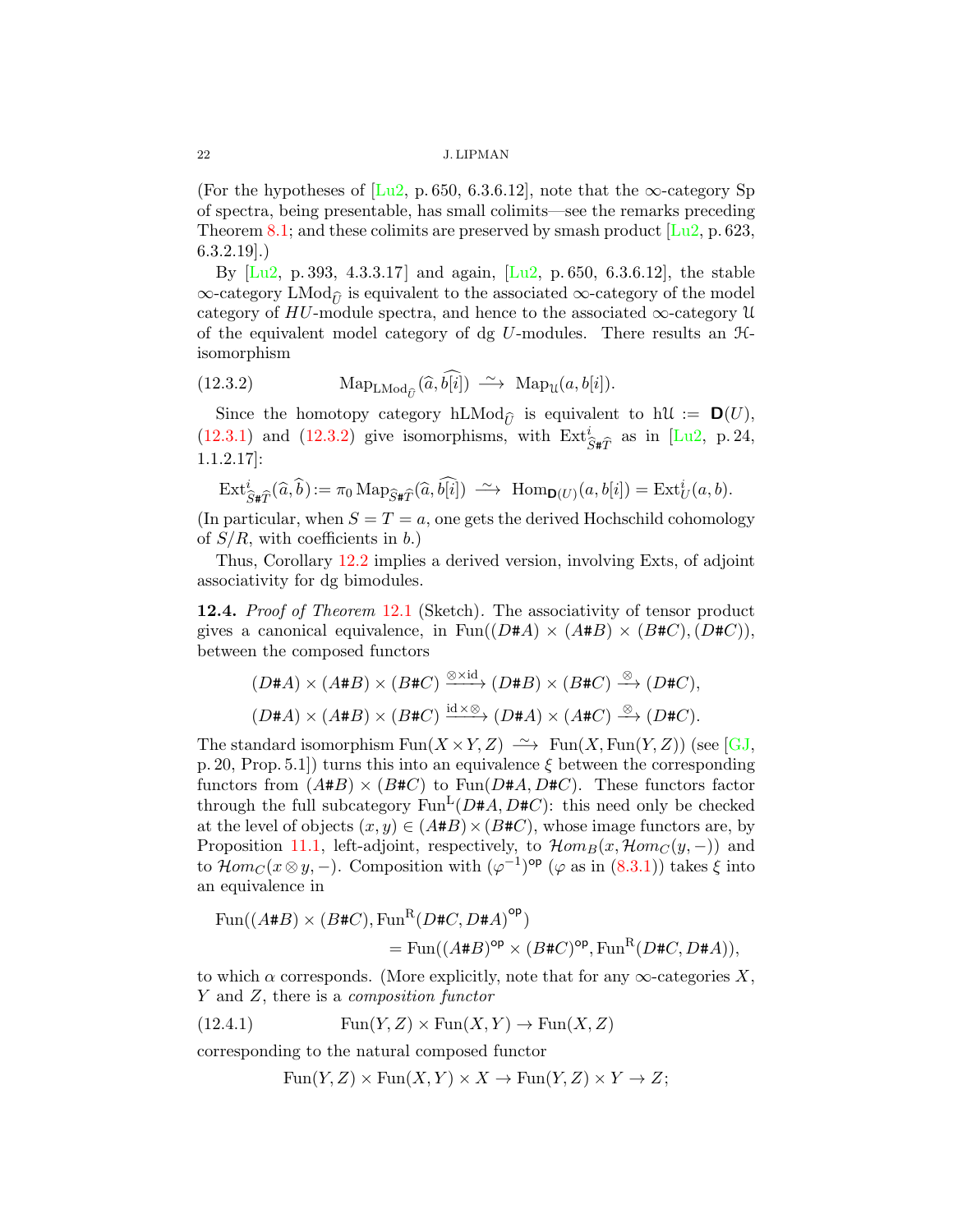and then set  $X := (A \# B)^{\mathsf{op}} \times (B \# C)^{\mathsf{op}}, Y := \text{Fun}^{\mathsf{L}}(D \# A, D \# C)^{\mathsf{op}}$  and  $Z := \text{Fun}^{\mathsf{R}}(D \# C, D \# A) \dots$ 

The rest follows in a straightforward manner from Proposition [8.3.](#page-15-3)  $\Box$ 

Acknowledgement I am grateful to Jacob Lurie and Brooke Shipley for enlightenment on a number of questions that arose during the preparation of this paper.

# **REFERENCES**

- <span id="page-22-0"></span>[AI] L. L. Avramov, S. B. Iyengar, Gorenstein algebras and Hochschild cohomology. Michigan Math. J. 57 (2008), 17–35. [2](#page-1-6)
- <span id="page-22-3"></span>[AIL] , J. Lipman, Reflexivity and rigidity for complexes, II: Schemes. Algebra Number Theory 5 (2011), 379–429. [2](#page-1-6)
- <span id="page-22-2"></span>[AILN]  $\quad \quad \quad \quad \quad \quad \quad$ , J. Lipman, S. Nayak, Reduction of derived Hochschild functors over commutative algebras and schemes. Advances in Math. 223 (2010), 735–772. [2,](#page-1-6) [3,](#page-2-0) [4](#page-3-2)
- <span id="page-22-7"></span>[BF] R. Buchweitz, H. Flenner, Global Hochschild (co-)homology of singular spaces. Advances in Math. 217 (2008), 205–242. [4](#page-3-2)
- <span id="page-22-17"></span>[EKMM] A. D. Elmendorf, I. Kriz, M. A. Mandell, J. P. May, Rings, modules and algebras in stable homotopy theory. Mathematical Surveys and Monographs 47. American Mathematical Society, Providence, RI, 1997. [20](#page-19-3)
- <span id="page-22-4"></span>[ILN] S. B. Iyengar, J. Lipman, A. Neeman, Relation between two twisted inverse image pseudofunctors in duality theory. arXiv:1307.7092. [2,](#page-1-6) [3](#page-2-0)
- <span id="page-22-11"></span>[GJ] P. G. Goerss, J. F. Jardine, Simplicial homotopy theory. Progress in Mathemat-ics, No. 174. Birkhäuser Verlag, Basel, 1999. [6,](#page-5-0) [7,](#page-6-4) [8,](#page-7-2) [11,](#page-10-3) [12,](#page-11-1) [15,](#page-14-3) [22](#page-21-2)
- <span id="page-22-1"></span>[Gr] J. P. C. Greenlees, Spectra for commutative algebraists. Interactions between homotopy theory and algebra. Contemp. Math., 436, Amer. Math. Soc., Providence, RI, 2007, 149–173. [2,](#page-1-6) [20](#page-19-3)
- <span id="page-22-6"></span>[H] R. Hartshorne, Residues and Duality. Lecture Notes in Math., 20. Springer-Verlag, Berlin-New York, 1966. [3](#page-2-0)
- <span id="page-22-5"></span>[HK] H. S. Hall, S. R. Knight, *Higher Algebra*, 4th edition. MacMillan and Co. Ltd., London, 1907. [2](#page-1-6)
- <span id="page-22-14"></span>[Ho] M. Hovey, Model categories. Mathematical Surveys and Monographs, 63 . American Mathematical Society, Providence, RI, 1999. [19](#page-18-1)
- <span id="page-22-12"></span>[L] J. Lipman, Notes on derived categories and Grothendieck Duality. Foundations of Grothendieck duality for diagrams of schemes. Lecture Notes in Math., 1960, Springer-Verlag, Berlin-New York, 2009, 1–259. [9,](#page-8-3) [10,](#page-9-1) [16](#page-15-4)
- <span id="page-22-13"></span>[Lu0] Lurie, J., Derived Algebraic Geometry II: Noncommutative Algebra. arXiv:math/0702299v5. [18](#page-17-1)
- <span id="page-22-9"></span>[Lu1]  $\qquad \qquad \qquad \qquad$ , *Higher Topos Theory.* Annals of Mathematics Studies, No. 170. Princeton University Press, Princeton, NJ, 2009. Manuscript downloadable from www.math.harvard.edu/~lurie/ [5,](#page-4-4) [7,](#page-6-4) [8,](#page-7-2) [9,](#page-8-3) [11,](#page-10-3) [12,](#page-11-1) [13,](#page-12-1) [14,](#page-13-0) [15,](#page-14-3) [16,](#page-15-4) [17,](#page-16-3) [18](#page-17-1)
- <span id="page-22-10"></span>[Lu2] , Higher Algebra (Aug., 2012). www.math.harvard.edu/~lurie/ [5,](#page-4-4) [7,](#page-6-4) [8,](#page-7-2) [9,](#page-8-3) [10,](#page-9-1) [11,](#page-10-3) [14,](#page-13-0) [15,](#page-14-3) [16,](#page-15-4) [17,](#page-16-3) [18,](#page-17-1) [20,](#page-19-3) [21,](#page-20-5) [22](#page-21-2)
- <span id="page-22-8"></span>[M] S. MacLane, Homology. Grundlehren Math. Wiss. 114. Springer-Verlag, Berlin-New York, 1967. [5](#page-4-4)
- <span id="page-22-15"></span>[Sc] S. Schwede, Symmetric Spectra.
- www.math.uni-bonn.de/~schwede/SymSpec-v3.pdf [20](#page-19-3)
- <span id="page-22-16"></span>[Sh1] B. Shipley, Symmetric spectra and topological Hochschild homology. K-Theory 19 (2000), 155–183. [20](#page-19-3)